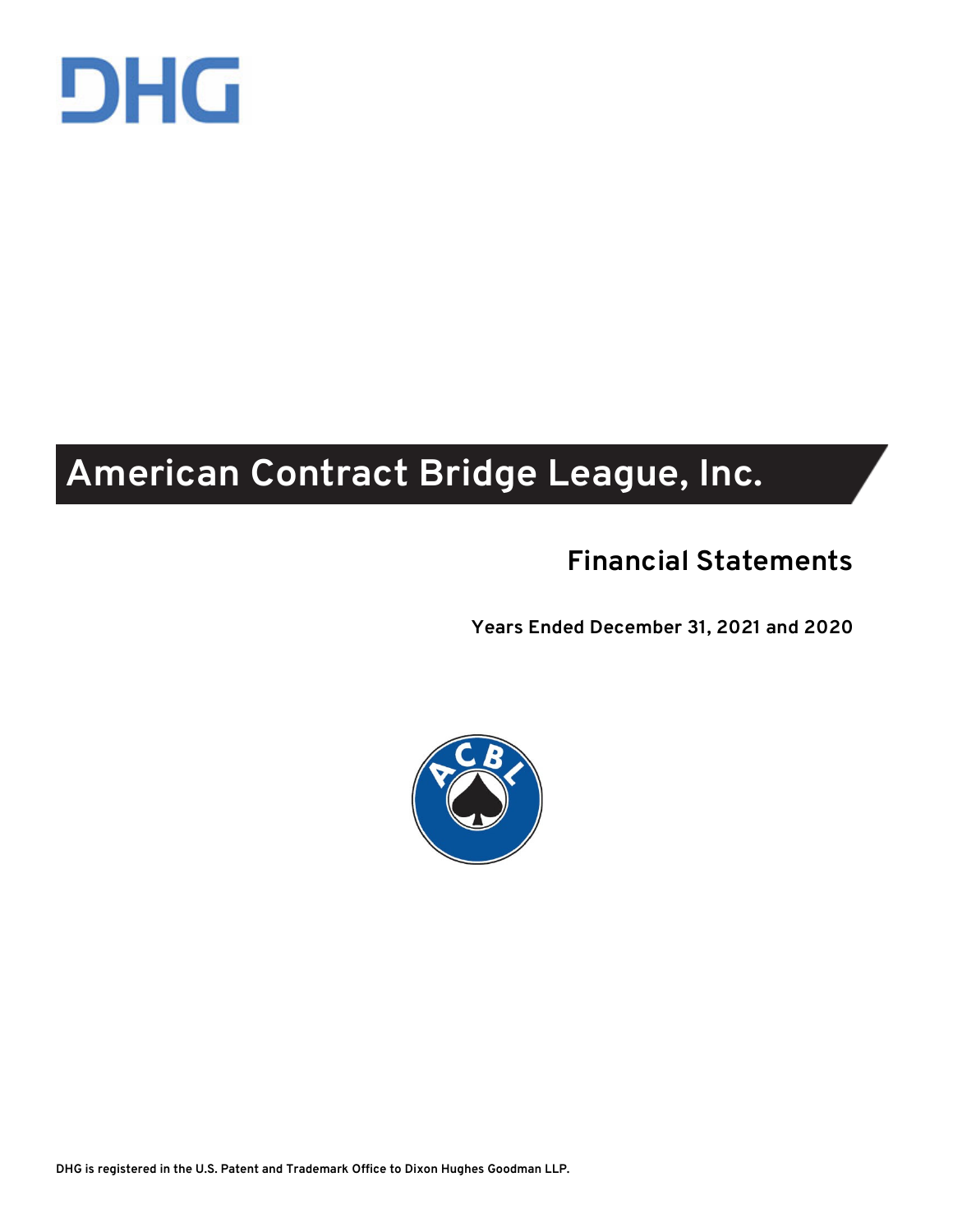

# **Table of Contents**

| <b>Financial Statements</b> |    |
|-----------------------------|----|
|                             |    |
|                             |    |
|                             | -6 |
|                             |    |
|                             | 9  |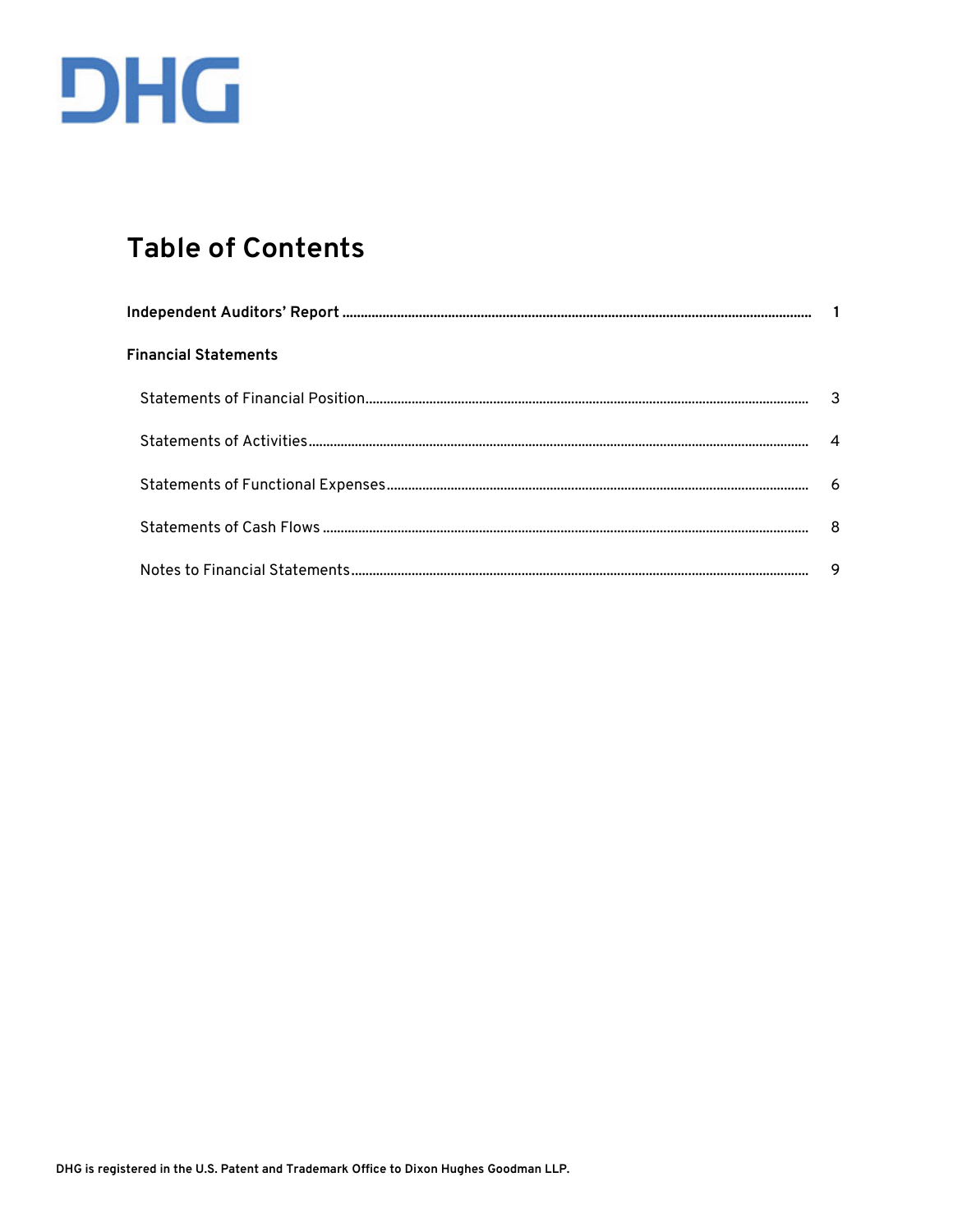

# **Independent Auditors' Report**

Board of Directors American Contract Bridge League, Inc. Horn Lake, Mississippi

#### *Opinion*

We have audited the financial statements of American Contract Bridge League, Inc., which comprise the statements of financial position as of December 31, 2021 and 2020, and the related statements of activities, functional expenses, and cash flows for the years then ended, and the related notes to the financial statements.

In our opinion, the accompanying financial statements present fairly, in all material respects, the financial position of American Contract Bridge League, Inc. as of December 31, 2021 and 2020, and the changes in its net assets and its cash flows for the years then ended in accordance with accounting principles generally accepted in the United States of America.

#### *Basis for Opinion*

We conducted our audits in accordance with auditing standards generally accepted in the United States of America (GAAS). Our responsibilities under those standards are further described in the Auditors' Responsibilities for the Audit of the Financial Statements section of our report. We are required to be independent of American Contract Bridge League, Inc. and to meet our other ethical responsibilities, in accordance with the relevant ethical requirements relating to our audits. We believe that the audit evidence we have obtained is sufficient and appropriate to provide a basis for our audit opinion.

#### *Responsibilities of Management for the Financial Statements*

Management is responsible for the preparation and fair presentation of the financial statements in accordance with accounting principles generally accepted in the United States of America, and for the design, implementation, and maintenance of internal control relevant to the preparation and fair presentation of financial statements that are free from material misstatement, whether due to fraud or error.

In preparing the financial statements, management is required to evaluate whether there are conditions or events, considered in the aggregate, that raise substantial doubt about American Contract Bridge League, Inc.'s ability to continue as a going concern for 12 months from the date the financial statements were available to be issued.

#### *Auditors' Responsibilities for the Audit of the Financial Statements*

Our objectives are to obtain reasonable assurance about whether the financial statements as a whole are free from material misstatement, whether due to fraud or error, and to issue an auditors' report that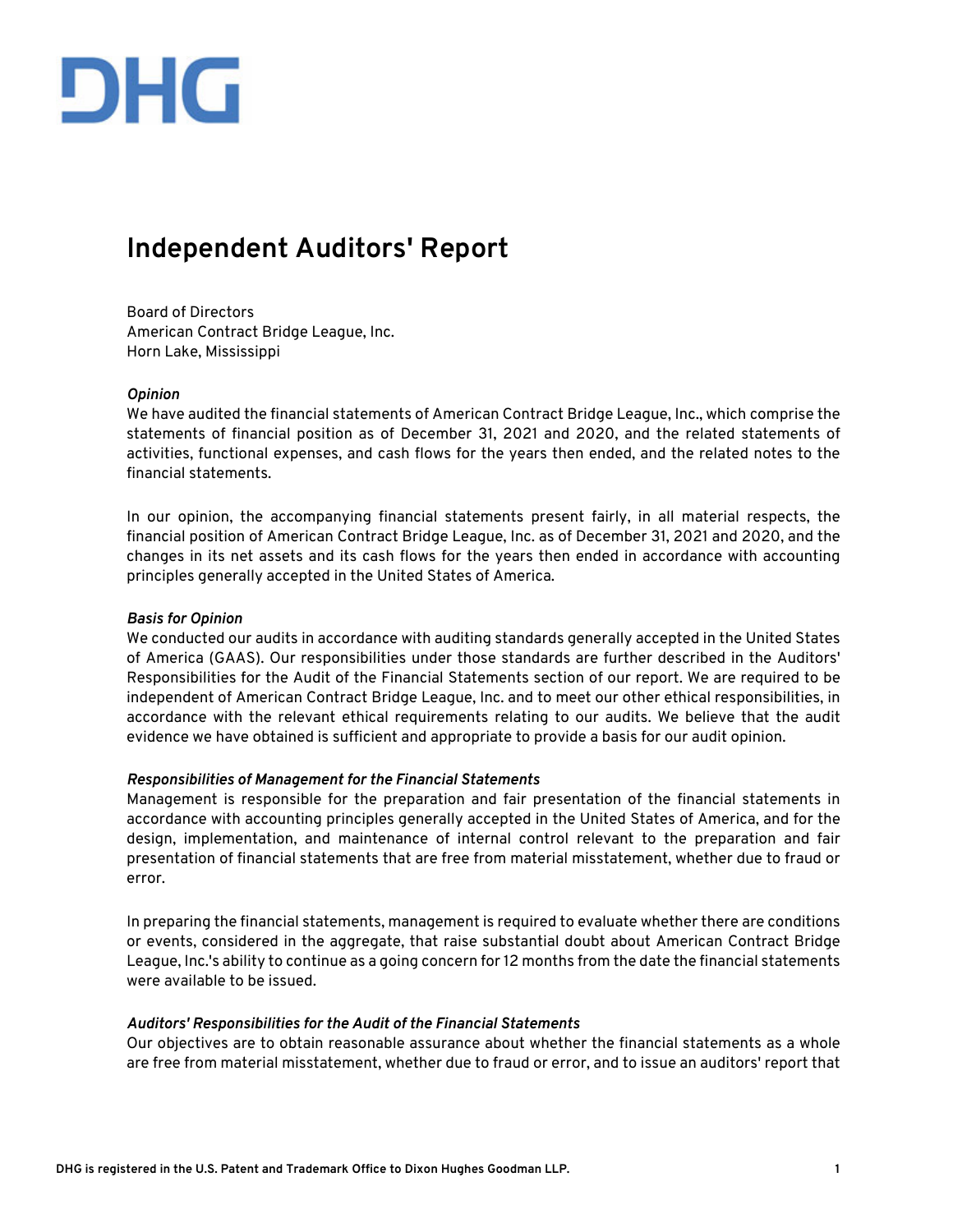

includes our opinion. Reasonable assurance is a high level of assurance, but is not absolute assurance, and therefore is not a guarantee that an audit conducted in accordance with GAAS will always detect a material misstatement when it exists. The risk of not detecting a material misstatement resulting from fraud is higher than for one resulting from error, as fraud may involve collusion, forgery, intentional omissions, misrepresentations, or the override of internal control. Misstatements are considered material if there is a substantial likelihood that, individually or in the aggregate, they would influence the judgment made by a reasonable user based on the financial statements.

In performing an audit in accordance with GAAS, we:

- Exercise professional judgment and maintain professional skepticism throughout the audit.
- Identify and assess the risks of material misstatement of the financial statements, whether due to fraud or error, and design and perform audit procedures responsive to those risks. Such procedures include examining, on a test basis, evidence regarding the amounts and disclosures in the financial statements.
- Obtain an understanding of internal control relevant to the audit in order to design audit procedures that are appropriate in the circumstances, but not for the purpose of expressing an opinion on the effectiveness of American Contract Bridge League Inc.'s internal control. Accordingly, no such opinion is expressed.
- Evaluate the appropriateness of accounting policies used and the reasonableness of significant accounting estimates made by management, as well as evaluate the overall presentation of the financial statements.
- Conclude whether, in our judgment, there are conditions or events, considered in the aggregate, that raise substantial doubt about American Contract Bridge League Inc.'s ability to continue as a going concern for a reasonable period of time.
- We are required to communicate with those charged with governance regarding, among other matters, the planned scope and timing of the audit, significant audit findings, and certain internal control-related matters that we identified during the audit.

Dixon Hughes Goodman LLP

**Memphis, Tennessee March 29, 2022**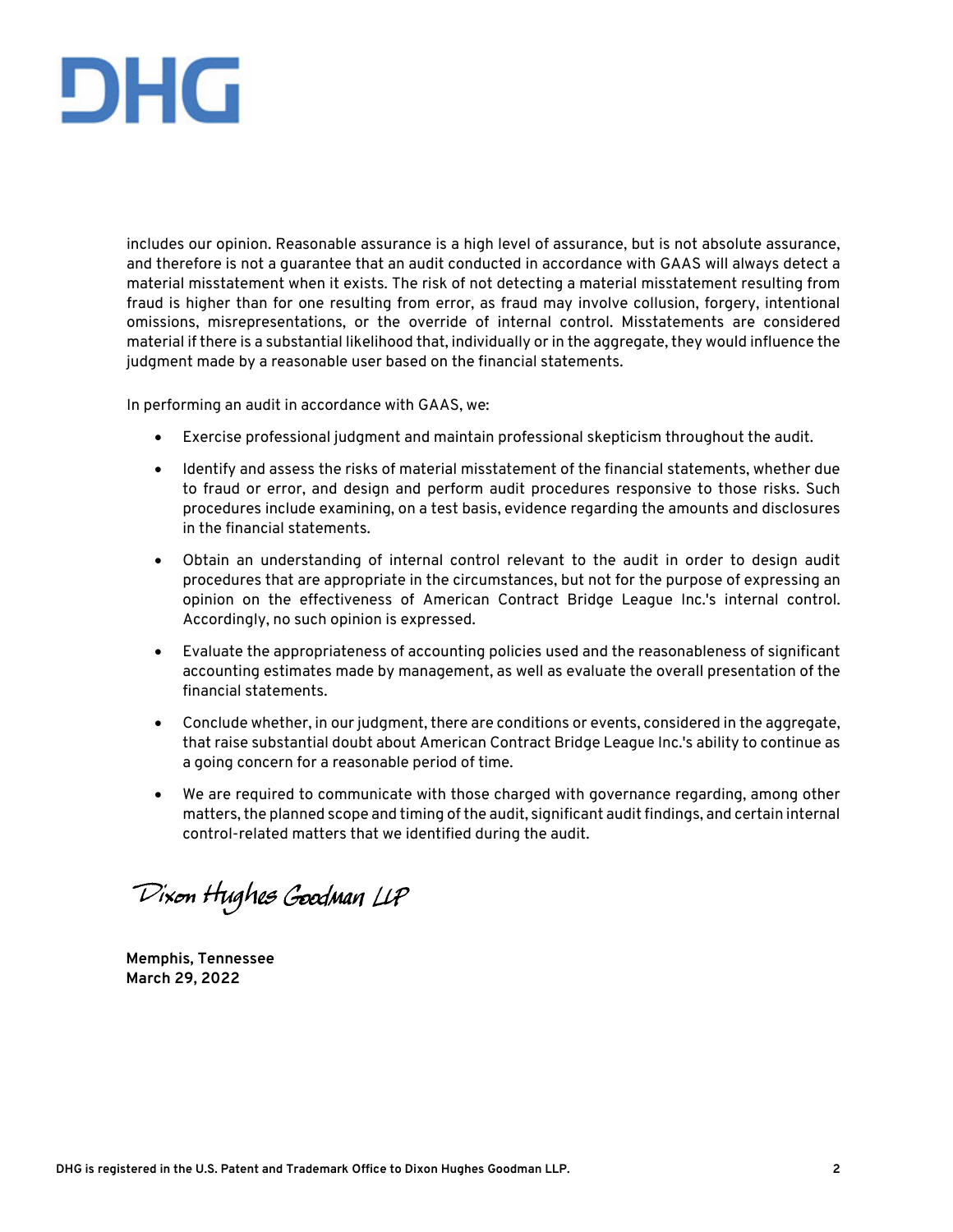|                                                   |    | 2020       |                  |
|---------------------------------------------------|----|------------|------------------|
| <b>ASSETS</b>                                     |    |            |                  |
| Current assets:                                   |    |            |                  |
| Cash and cash equivalents                         | \$ | 5,524,707  | \$<br>4,600,402  |
| Investments                                       |    | 8,131,213  | 7,590,965        |
| Accounts receivable, net of allowance of \$10,000 |    | 430,056    | 842,199          |
| Employee retention credits receivable             |    | 1,482,042  | 420,754          |
| Due from affiliates                               |    | 3,610      | 9,435            |
| Prepaid expenses                                  |    | 422,471    | 365,892          |
|                                                   |    |            |                  |
| <b>Total current assets</b>                       |    | 15,994,099 | 13,829,647       |
| Property and equipment, net                       |    | 3,520,695  | 3,826,941        |
| <b>Total assets</b>                               |    | 19,514,794 | \$<br>17,656,588 |
| <b>LIABILITIES AND NET ASSETS</b>                 |    |            |                  |
| <b>Current liabilities:</b>                       |    |            |                  |
|                                                   |    |            |                  |
| Accounts payable and accrued expenses             | \$ | 910,491    | \$<br>380,978    |
| Accrued payroll liabilities                       |    | 440,285    | 381,866          |
| Unredeemed Bridge Bucks and gift certificates     |    | 40,013     | 50,430           |
| Online game rebates due to clubs                  |    | 733,949    | 1,347,000        |
| Deferred revenue, current                         |    | 3,614,766  | 3,928,598        |
| Due to units and districts, current               |    | 504,586    | 496,243          |
| Due to affiliates                                 |    | 105,073    | 29,418           |
| <b>Total current liabilities</b>                  |    | 6,349,163  | 6,614,533        |
| Long-term liabilities:                            |    |            |                  |
| Deferred revenue, long-term                       |    | 1,900,296  | 2,084,125        |
| Accrued postemployment healthcare benefits        |    | 1,007,619  | 1,313,433        |
| Due to units and districts, long-term             |    | 157,784    | 198,186          |
| Total long-term liabilities                       |    | 3,065,699  | 3,595,744        |
| <b>Total liabilities</b>                          |    | 9,414,862  | 10,210,277       |
| Net assets:                                       |    |            |                  |
| Without donor restrictions                        |    | 9,920,944  | 7,181,337        |
| With donor restrictions                           |    | 178,988    | 264,974          |
| Total net assets                                  |    | 10,099,932 | 7,446,311        |
| Total liabilities and net assets                  | \$ | 19,514,794 | \$<br>17,656,588 |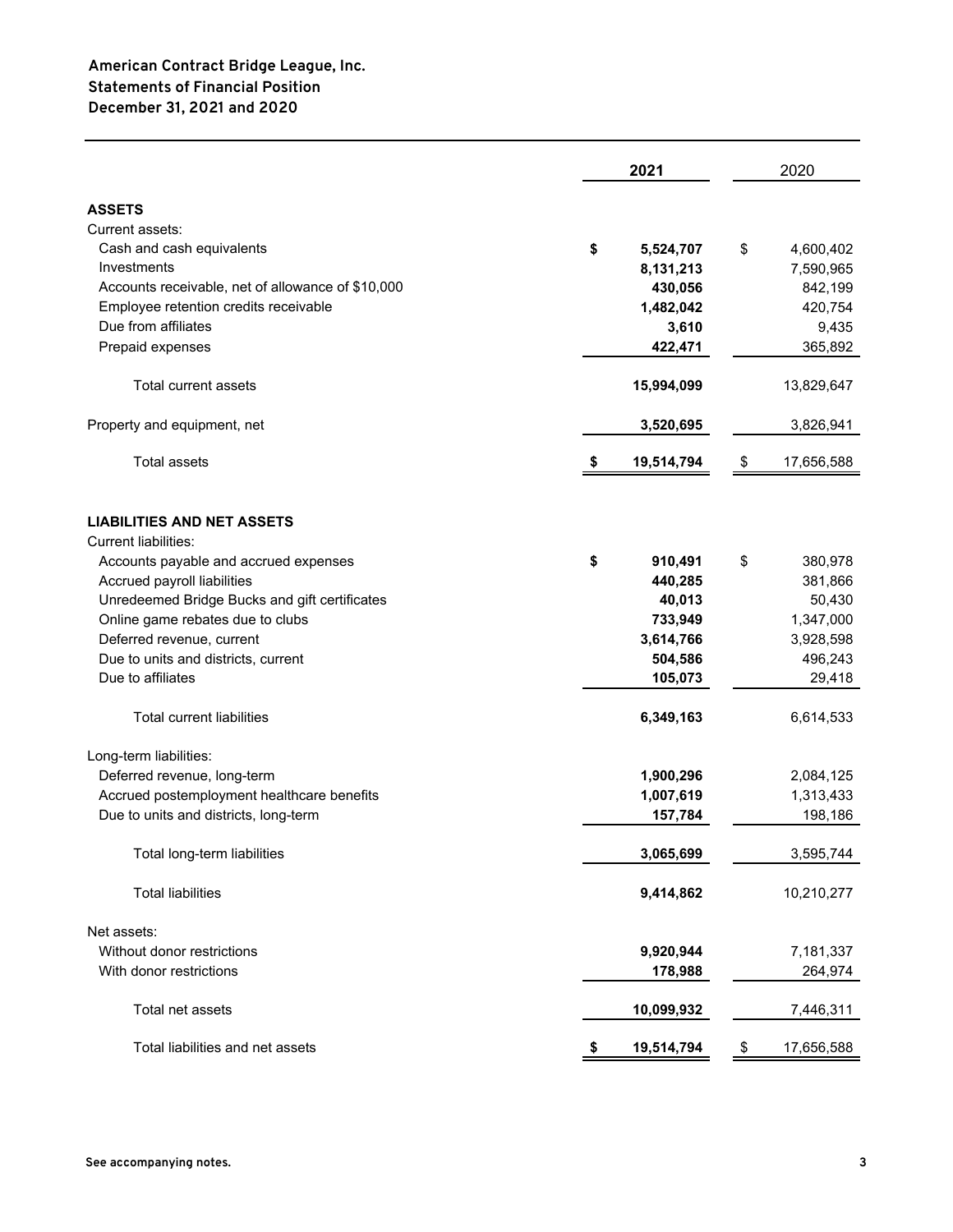# **American Contract Bridge League, Inc. Statement of Activities Year Ended December 31, 2021**

|                                                    | <b>Without Donor</b><br><b>Restrictions</b> | <b>With Donor</b><br><b>Restrictions</b> | <b>Total</b>         |
|----------------------------------------------------|---------------------------------------------|------------------------------------------|----------------------|
| Operating revenues and gains                       |                                             |                                          |                      |
| Membership dues                                    | \$<br>5,410,195                             | \$                                       | \$<br>5,410,195      |
| Club sanction fees                                 | 4,110,033                                   |                                          | 4,110,033            |
| North American Championships                       | 595,297                                     |                                          | 595,297              |
| Tournament sanction fees                           | 2,470,037                                   |                                          | 2,470,037            |
| Tournament director fees                           | 198,244                                     |                                          | 198,244              |
| Bulletin sales and advertising                     | 124,371                                     |                                          | 124,371              |
| Educational programs and services                  | 17,150                                      | 7,882                                    | 25,032               |
| Royalties                                          | 555,803                                     |                                          | 555,803              |
| Administrative fees                                | 31,813                                      |                                          | 31,813               |
| Other revenues                                     | 1,653,940                                   |                                          | 1,653,940            |
| Net assets released from restrictions              | 93,868                                      | (93, 868)                                |                      |
| Total operating revenues and gains                 | 15,260,751                                  | (85, 986)                                | 15,174,765           |
| Operating expenses:<br>Program services:           |                                             |                                          |                      |
| North American Championships                       | 1,044,594                                   |                                          | 1,044,594            |
| <b>Bulletin publication</b>                        | 1,464,892                                   |                                          |                      |
| Tournaments                                        |                                             |                                          | 1,464,892            |
|                                                    | 2,901,890                                   |                                          | 2,901,890            |
| Educational programs and services                  | 151,379                                     |                                          | 151,379              |
| Club and member services<br>Total program services | 699,667<br>6,262,422                        |                                          | 699,667<br>6,262,422 |
| Supporting services:                               |                                             |                                          |                      |
| Membership development                             | 243,643                                     |                                          | 243,643              |
| Board expenses                                     | 186,528                                     |                                          | 186,528              |
| Management and general                             | 6,647,566                                   |                                          | 6,647,566            |
| Total supporting services                          | 7,077,737                                   |                                          | 7,077,737            |
| Total operating expenses                           | 13,340,159                                  |                                          | 13,340,159           |
| Change in net assets from operations               | 1,920,592                                   | (85, 986)                                | 1,834,606            |
| Nonoperating income:                               |                                             |                                          |                      |
| Interest and dividend income                       | 163,036                                     |                                          | 163,036              |
| Change in fair value of investments                | 377,213                                     |                                          | 377,213              |
| Net investment return                              | 540,249                                     |                                          | 540,249              |
| Gain on foreign exchange                           | 9,074                                       |                                          | 9,074                |
| Change in postemployment liability other than      |                                             |                                          |                      |
| service costs                                      | 269,692                                     |                                          | 269,692              |
| Total nonoperating income                          | 819,015                                     |                                          | 819,015              |
| Change in net assets                               | 2,739,607                                   | (85, 986)                                | 2,653,621            |
| Net assets, beginning of year                      | 7,181,337                                   | 264,974                                  | 7,446,311            |
| Net assets, end of year                            | 9,920,944<br>\$                             | \$<br>178,988                            | \$<br>10,099,932     |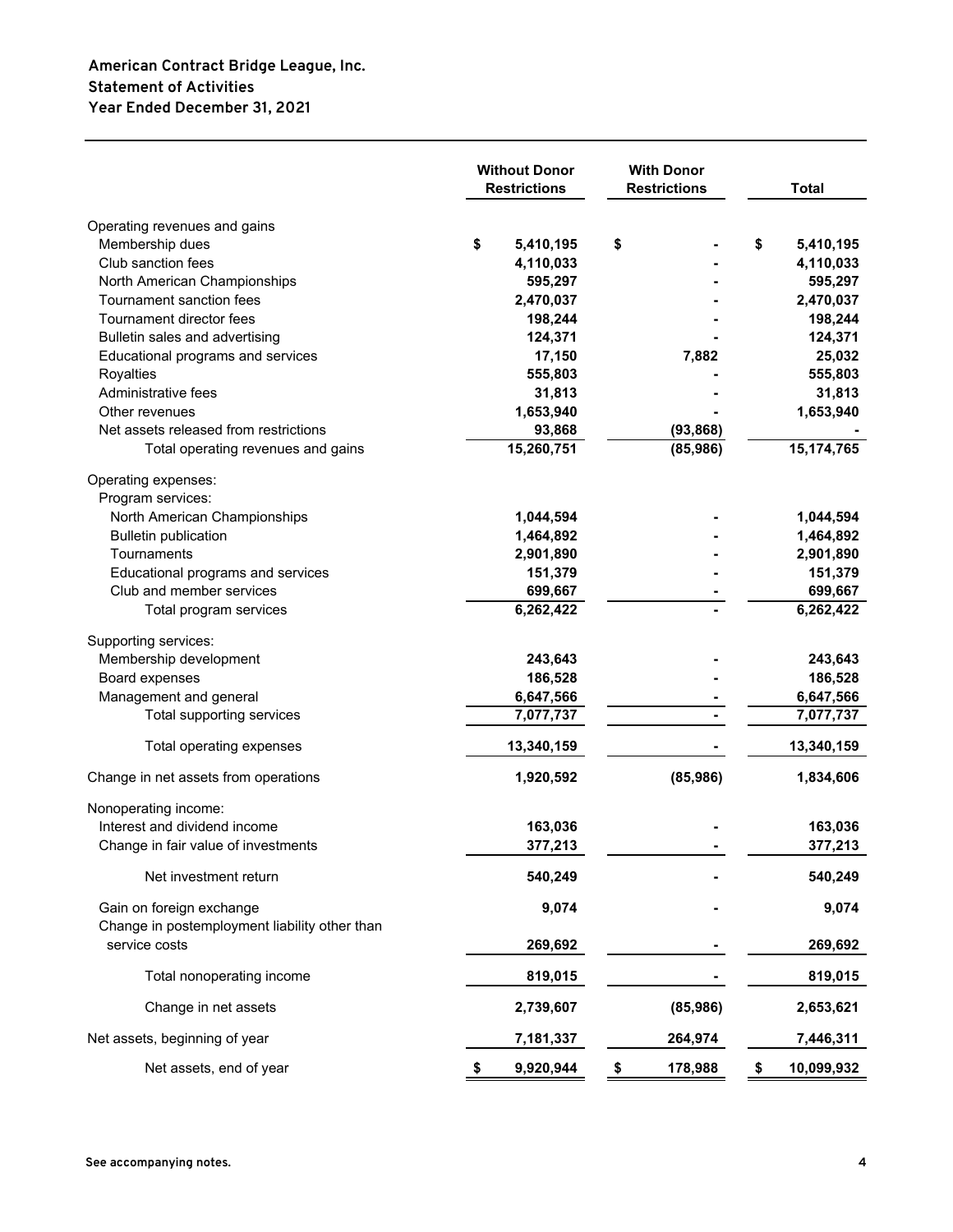# **American Contract Bridge League, Inc. Statement of Activities Year Ended December 31, 2020**

|                                               | <b>Without Donor</b><br><b>With Donor</b><br><b>Restrictions</b><br><b>Restrictions</b> |    |            |    | <b>Total</b>         |
|-----------------------------------------------|-----------------------------------------------------------------------------------------|----|------------|----|----------------------|
| Operating revenues and gains                  |                                                                                         |    |            |    |                      |
| Membership dues                               | \$<br>5,904,794                                                                         | \$ |            | \$ | 5,904,794            |
| Club sanction fees                            | 3,979,943                                                                               |    |            |    | 3,979,943            |
| North American Championships                  | 32,655                                                                                  |    |            |    | 32,655               |
| Tournament sanction fees                      | 3,638,998                                                                               |    |            |    | 3,638,998            |
| Tournament director fees                      | 685,096                                                                                 |    |            |    | 685,096              |
| Bulletin sales and advertising                | 163,512                                                                                 |    |            |    | 163,512              |
| Educational programs and services             | 18,641                                                                                  |    | 232,068    |    | 250,709              |
| Royalties                                     | 536,993                                                                                 |    |            |    | 536,993              |
| Administrative fees                           | 35,113                                                                                  |    |            |    | 35,113               |
| Other revenues                                | 557,786                                                                                 |    |            |    | 557,786              |
| Net assets released from restrictions         | 107,380                                                                                 |    | (107, 380) |    |                      |
| Total operating revenues and gains            | 15,660,911                                                                              |    | 124,688    |    | 15,785,599           |
| Operating expenses:                           |                                                                                         |    |            |    |                      |
| Program services:                             |                                                                                         |    |            |    |                      |
| North American Championships                  | 468,995                                                                                 |    |            |    | 468,995              |
| <b>Bulletin publication</b><br>Tournaments    | 1,484,163                                                                               |    |            |    | 1,484,163            |
|                                               | 3,749,002<br>169,361                                                                    |    |            |    | 3,749,002<br>169,361 |
| Educational programs and services             |                                                                                         |    |            |    |                      |
| Club and member services                      | 659,821                                                                                 |    |            |    | 659,821              |
| Total program services                        | 6,531,342                                                                               |    |            |    | 6,531,342            |
| Supporting services:                          |                                                                                         |    |            |    |                      |
| Membership development                        | 259,763                                                                                 |    |            |    | 259,763              |
| Board expenses                                | 63,984                                                                                  |    |            |    | 63,984               |
| Management and general                        | 6,208,603                                                                               |    |            |    | 6,208,603            |
| Total supporting services                     | 6,532,350                                                                               |    |            |    | 6,532,350            |
| Total operating expenses                      | 13,063,692                                                                              |    |            |    | 13,063,692           |
| Change in net assets from operations          | 2,597,219                                                                               |    | 124,688    |    | 2,721,907            |
| Nonoperating income (loss):                   |                                                                                         |    |            |    |                      |
| Interest and dividend income                  | 132,450                                                                                 |    |            |    | 132,450              |
| Change in fair value of investments           | 581,702                                                                                 |    |            |    | 581,702              |
| Net investment return                         | 714,152                                                                                 |    |            |    | 714,152              |
| Loss on foreign exchange                      | (13, 279)                                                                               |    |            |    | (13, 279)            |
| Change in postemployment liability other than |                                                                                         |    |            |    |                      |
| service costs                                 | 585                                                                                     |    |            |    | 585                  |
| Total nonoperating income                     | 701,458                                                                                 |    |            |    | 701,458              |
| Change in net assets                          | 3,298,677                                                                               |    | 124,688    |    | 3,423,365            |
| Net assets, beginning of year                 | 3,882,660                                                                               |    | 140,286    |    | 4,022,946            |
| Net assets, end of year                       | \$<br>7,181,337                                                                         | \$ | 264,974    | \$ | 7,446,311            |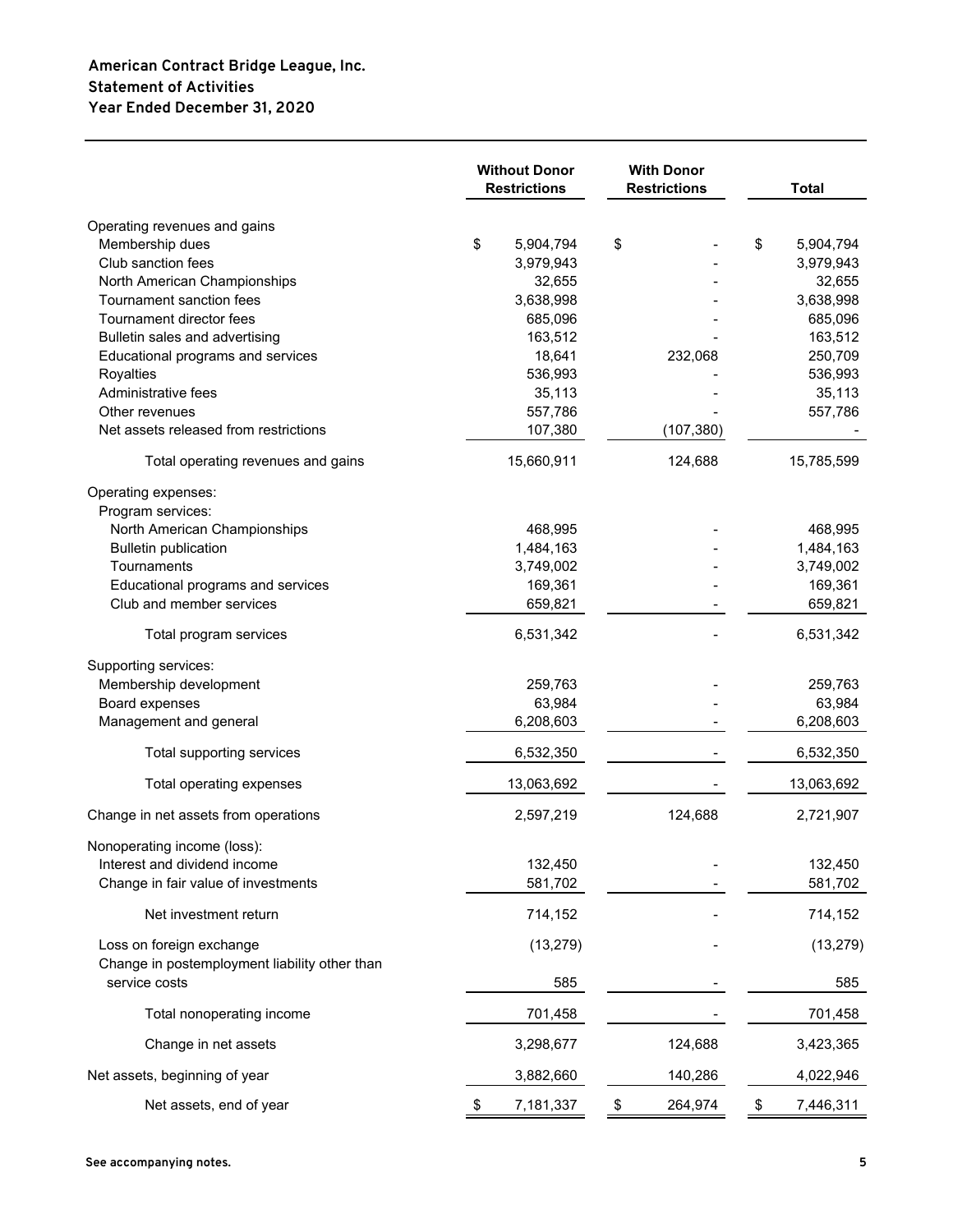# **American Contract Bridge League, Inc. Statement of Functional Expenses Year Ended December 31, 2021**

|                             | <b>Program Services</b> |                                           |  |                                       |    |                    |    |                                                | <b>Support Services</b> |                                              |    |                           |    |                                 |   |                              |  |              |
|-----------------------------|-------------------------|-------------------------------------------|--|---------------------------------------|----|--------------------|----|------------------------------------------------|-------------------------|----------------------------------------------|----|---------------------------|----|---------------------------------|---|------------------------------|--|--------------|
|                             |                         | <b>North</b><br>American<br>Championships |  | <b>Bulletin</b><br><b>Publication</b> |    | <b>Tournaments</b> |    | <b>Educational</b><br>Programs<br>and Services |                         | Club and<br><b>Member</b><br><b>Services</b> |    | Membership<br>Development |    | <b>Board</b><br><b>Expenses</b> |   | Management<br>and<br>General |  | <b>Total</b> |
| Salaries and wages          |                         | 227,779                                   |  | 278,346                               | \$ | 1,709,411          | \$ | 39,051                                         | \$                      | 355,560                                      | \$ | 5,225                     | \$ |                                 |   | 3,183,715                    |  | 5,799,087    |
| Payroll taxes and benefits  |                         | 47,905                                    |  | 59,703                                |    | 432,592            |    |                                                |                         | 137,154                                      |    |                           |    |                                 |   | 783,939                      |  | 1,461,293    |
| Employee development        |                         |                                           |  |                                       |    |                    |    |                                                |                         |                                              |    |                           |    |                                 |   | 121,494                      |  | 121,494      |
| Travel and entertainment    |                         | 246,226                                   |  | 203                                   |    | 11,570             |    | 3,290                                          |                         | 158                                          |    |                           |    | 87,007                          |   | 39,708                       |  | 388,162      |
| Postage and shipping        |                         | 21,731                                    |  | 442,707                               |    | 2,319              |    | 2,089                                          |                         | 8,810                                        |    | 56,390                    |    | 37                              |   | 7,847                        |  | 541,930      |
| Supplies                    |                         | 59,486                                    |  | 6,411                                 |    | 2,891              |    | 9,120                                          |                         | 439                                          |    | 5,866                     |    | 967                             |   | 5,728                        |  | 90,908       |
| Printing                    |                         | 41,357                                    |  | 626,702                               |    | 4,419              |    |                                                |                         |                                              |    | 15,691                    |    | 1,163                           |   | 16,221                       |  | 705,553      |
| Membership billing          |                         |                                           |  |                                       |    |                    |    |                                                |                         |                                              |    | 19,746                    |    |                                 |   |                              |  | 19,746       |
| Small equipment             |                         | 1,502                                     |  |                                       |    | 50,538             |    | 8,614                                          |                         | 6,567                                        |    |                           |    | 108                             |   | 47,432                       |  | 114,761      |
| Repairs and maintenance     |                         |                                           |  |                                       |    |                    |    |                                                |                         |                                              |    |                           |    |                                 |   | 101,057                      |  | 101,057      |
| Equipment rental            |                         | 49,339                                    |  |                                       |    | 14,445             |    | 1,973                                          |                         |                                              |    |                           |    | 21,364                          |   | 9,067                        |  | 96,188       |
| Computer maintenance        |                         | 1,265                                     |  |                                       |    | 1,719              |    | 8,619                                          |                         |                                              |    |                           |    |                                 |   | 357,166                      |  | 368,769      |
| Telephone                   |                         | 11,305                                    |  | 2,245                                 |    | 15,315             |    |                                                |                         | 5,045                                        |    |                           |    |                                 |   | 99,869                       |  | 133,779      |
| <b>Utilities</b>            |                         | 1,219                                     |  | 1,825                                 |    | 2,431              |    |                                                |                         | 5,836                                        |    |                           |    |                                 |   | 56,784                       |  | 68,095       |
| Professional fees           |                         | 187,421                                   |  | 26,393                                |    | 417,942            |    | 3,283                                          |                         |                                              |    |                           |    | 882                             |   | 1,017,389                    |  | 1,653,310    |
| Insurance                   |                         | 6,356                                     |  | 9,517                                 |    | 12,677             |    |                                                |                         | 30,433                                       |    |                           |    |                                 |   | 296,125                      |  | 355,108      |
| Advertising and promotion   |                         | 14,137                                    |  | 796                                   |    |                    |    |                                                |                         | (400)                                        |    | 10,923                    |    |                                 |   | 28,534                       |  | 53,990       |
| Other                       |                         | 46,092                                    |  |                                       |    | 629                |    |                                                |                         |                                              |    |                           |    | 75,000                          |   | 15,159                       |  | 136,880      |
| <b>Banking fees</b>         |                         | 14,846                                    |  |                                       |    | 64,794             |    |                                                |                         | 72,974                                       |    | 129,802                   |    |                                 |   | 79,325                       |  | 361,741      |
| Dues and subscriptions      |                         | 441                                       |  | 1,604                                 |    | 1,437              |    | 340                                            |                         | 50,100                                       |    |                           |    |                                 |   | 8,438                        |  | 62,360       |
| Depreciation                |                         | 5,637                                     |  | 8,440                                 |    | 11,243             |    |                                                |                         | 26,991                                       |    |                           |    |                                 |   | 262,631                      |  | 314,942      |
| <b>Taxes and licenses</b>   |                         |                                           |  |                                       |    |                    |    |                                                |                         |                                              |    |                           |    |                                 |   | 109,828                      |  | 109,828      |
| Contributions to affiliates |                         |                                           |  |                                       |    |                    |    | 75,000                                         |                         |                                              |    |                           |    |                                 |   |                              |  | 75,000       |
| Interest and penalities     |                         |                                           |  |                                       |    |                    |    |                                                |                         |                                              |    |                           |    |                                 |   | 110                          |  | 110          |
| Local reimbursements        |                         | 54,900                                    |  |                                       |    |                    |    |                                                |                         |                                              |    |                           |    |                                 |   |                              |  | 54,900       |
| <b>Tournament prizes</b>    |                         | 5,650                                     |  |                                       |    | 145,518            |    |                                                |                         |                                              |    |                           |    |                                 |   |                              |  | 151,168      |
|                             |                         | 1,044,594                                 |  | \$1,464,892                           | \$ | 2,901,890          | \$ | 151,379                                        | \$                      | 699,667                                      | S  | 243,643                   | \$ | 186,528                         | S | 6,647,566                    |  | \$13,340,159 |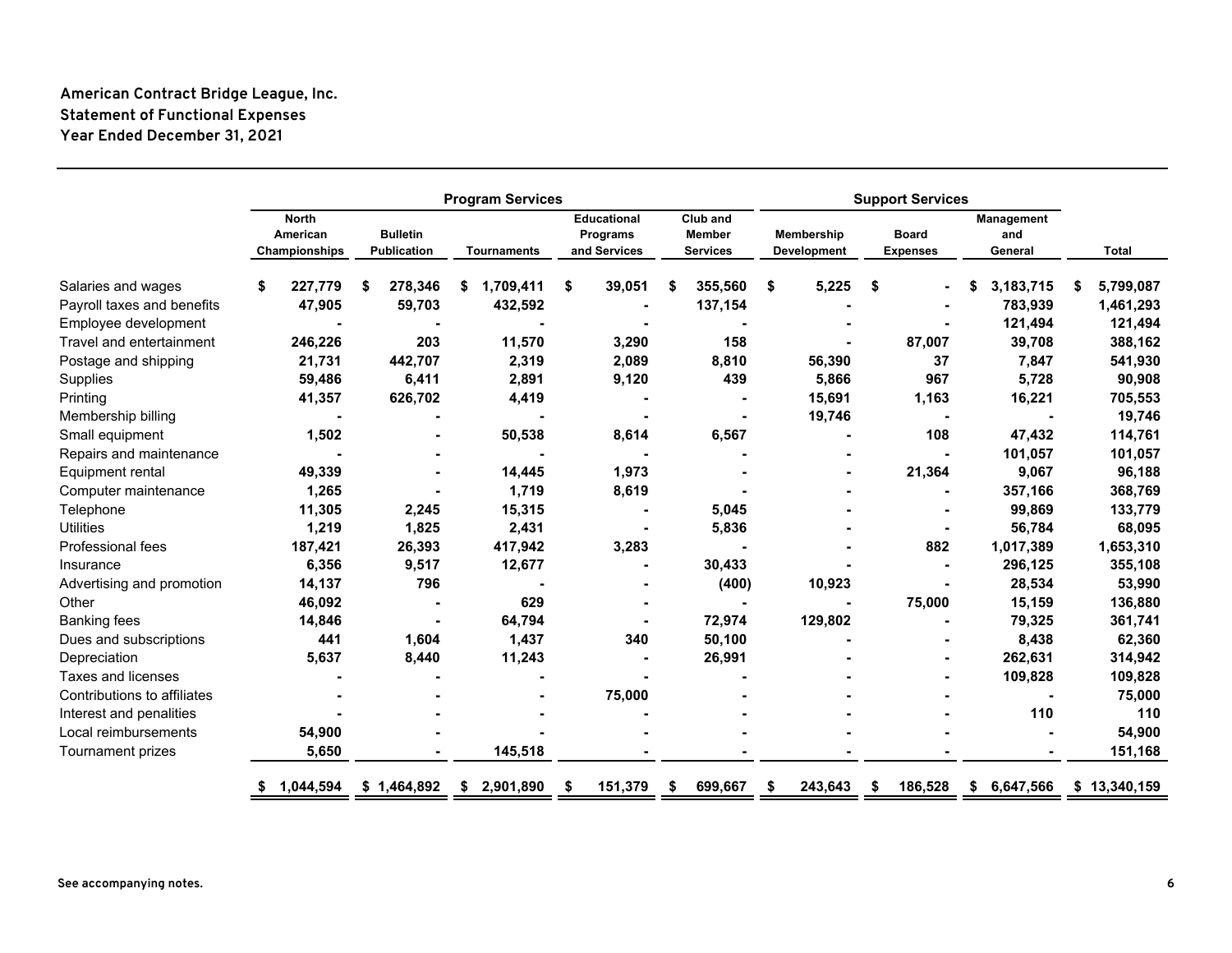# **American Contract Bridge League, Inc. Statement of Functional Expenses Year Ended December 31, 2020**

|                             | <b>Program Services</b> |                                           |   |                                       |    |                    |      |                                                | <b>Support Services</b>                      |    |                                  |                                 |        |                              |           |   |              |
|-----------------------------|-------------------------|-------------------------------------------|---|---------------------------------------|----|--------------------|------|------------------------------------------------|----------------------------------------------|----|----------------------------------|---------------------------------|--------|------------------------------|-----------|---|--------------|
|                             |                         | <b>North</b><br>American<br>Championships |   | <b>Bulletin</b><br><b>Publication</b> |    | <b>Tournaments</b> |      | <b>Educational</b><br>Programs<br>and Services | Club and<br><b>Member</b><br><b>Services</b> |    | Membership<br><b>Development</b> | <b>Board</b><br><b>Expenses</b> |        | Management<br>and<br>General |           |   | <b>Total</b> |
| Salaries and wages          | \$                      | 136,505                                   | S | 319,459                               | \$ | 2,201,581          | \$   | 56,537                                         | \$<br>343,237                                | \$ | 6,688                            | \$                              |        |                              | 3,145,054 | S | 6,209,061    |
| Payroll taxes and benefits  |                         | 41,835                                    |   | 62,180                                |    | 590,974            |      |                                                | 135,889                                      |    |                                  |                                 |        |                              | 940,780   |   | 1,771,658    |
| Employee development        |                         |                                           |   |                                       |    | 143                |      |                                                |                                              |    |                                  |                                 |        |                              | 158,141   |   | 158,284      |
| Travel and entertainment    |                         | 145,810                                   |   | 158                                   |    | 73,340             |      | 326                                            | 301                                          |    |                                  |                                 | 11,791 |                              | 8,631     |   | 240,357      |
| Postage and shipping        |                         | 3,570                                     |   | 452,602                               |    | 1,628              |      | 3,926                                          | 6,653                                        |    | 55,714                           |                                 | 155    |                              | 6,533     |   | 530,781      |
| Supplies                    |                         | 8,290                                     |   | 4,550                                 |    | 38                 |      | 23,003                                         | 2,625                                        |    | 11,152                           |                                 | 531    |                              | 9,531     |   | 59,720       |
| Printing                    |                         | 10,840                                    |   | 608,321                               |    | 71                 |      |                                                |                                              |    | 7,363                            |                                 | 493    |                              | 10,375    |   | 637,463      |
| Membership billing          |                         |                                           |   |                                       |    |                    |      |                                                |                                              |    | 22,012                           |                                 |        |                              |           |   | 22,012       |
| Small equipment             |                         | 7,180                                     |   |                                       |    | 2,146              |      | 836                                            |                                              |    |                                  |                                 | 14     |                              | 24,003    |   | 34,179       |
| Repairs and maintenance     |                         |                                           |   |                                       |    |                    |      |                                                |                                              |    |                                  |                                 |        |                              | 81,873    |   | 81,873       |
| Equipment rental            |                         | 339                                       |   |                                       |    | 2,296              |      |                                                |                                              |    |                                  |                                 |        |                              | 7,785     |   | 10,420       |
| Computer maintenance        |                         |                                           |   |                                       |    | 1,003              |      | 8,464                                          |                                              |    |                                  |                                 |        |                              | 355,669   |   | 365,136      |
| Telephone                   |                         | 1,198                                     |   | 2,333                                 |    | 17,416             |      |                                                | 4,038                                        |    |                                  |                                 |        |                              | 47,207    |   | 72,192       |
| <b>Utilities</b>            |                         | 1,076                                     |   | 1,612                                 |    | 2,147              |      |                                                | 2,147                                        |    |                                  |                                 |        |                              | 53,157    |   | 60,139       |
| Professional fees           |                         | 18,121                                    |   | 11,787                                |    | 725,318            |      | 957                                            |                                              |    |                                  |                                 | 25,000 |                              | 544,101   |   | 1,325,284    |
| Insurance                   |                         | 6,080                                     |   | 9,104                                 |    | 12,127             |      |                                                | 12,127                                       |    |                                  |                                 |        |                              | 300,253   |   | 339,691      |
| Advertising and promotion   |                         | 2,035                                     |   | 1,281                                 |    |                    |      |                                                | 400                                          |    | 21,587                           |                                 |        |                              | 42,029    |   | 67,332       |
| Other                       |                         | 69,506                                    |   |                                       |    | 6,756              |      |                                                |                                              |    | 98                               |                                 | 26,000 |                              | 7,371     |   | 109,731      |
| <b>Banking fees</b>         |                         | 4,226                                     |   |                                       |    | 92,271             |      |                                                | 67,521                                       |    | 135,149                          |                                 |        |                              | 76,483    |   | 375,650      |
| Dues and subscriptions      |                         |                                           |   | 1,217                                 |    | 932                |      | 312                                            | 72,150                                       |    |                                  |                                 |        |                              | 7,106     |   | 81,717       |
| Depreciation                |                         | 6,384                                     |   | 9,559                                 |    | 12,733             |      |                                                | 12,733                                       |    |                                  |                                 |        |                              | 315,261   |   | 356,670      |
| Taxes and licenses          |                         |                                           |   |                                       |    |                    |      |                                                |                                              |    |                                  |                                 |        |                              | 66,190    |   | 66,190       |
| Contributions to affiliates |                         |                                           |   |                                       |    |                    |      | 75,000                                         |                                              |    |                                  |                                 |        |                              |           |   | 75,000       |
| Interest and penalities     |                         |                                           |   |                                       |    |                    |      |                                                |                                              |    |                                  |                                 |        |                              | 1,070     |   | 1,070        |
| Tournament prizes           |                         | 6,000                                     |   |                                       |    | 6,082              |      |                                                |                                              |    |                                  |                                 |        |                              |           |   | 12,082       |
|                             |                         | 468,995                                   |   | \$1,484,163                           | \$ | 3,749,002          | - \$ | 169,361                                        | \$<br>659.821                                | \$ | 259,763                          | -\$                             | 63,984 | S                            | 6,208,603 |   | \$13,063,692 |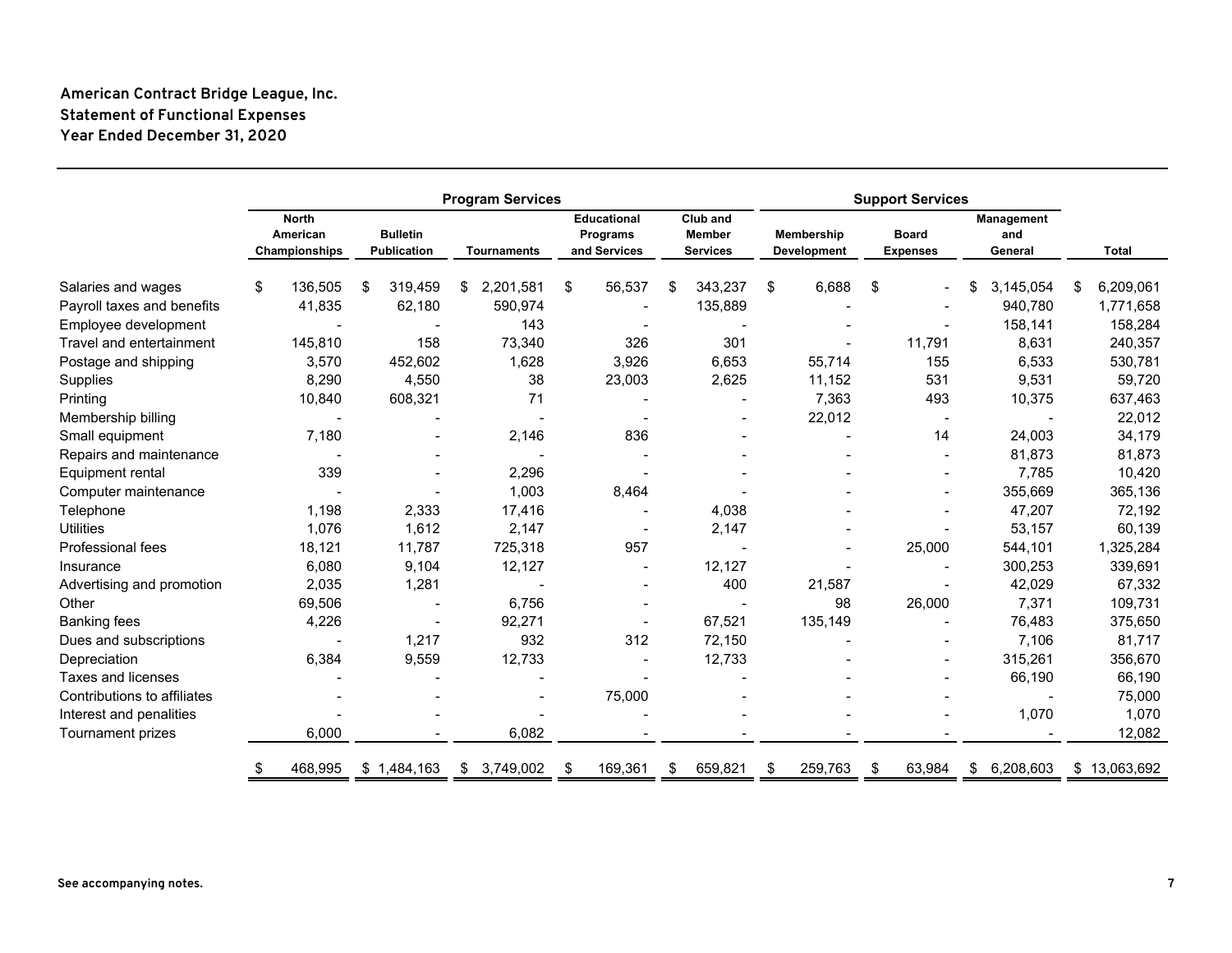|                                                            | 2021            | 2020            |
|------------------------------------------------------------|-----------------|-----------------|
| Cash flows from operating activities:                      |                 |                 |
| Change in net assets                                       | \$<br>2,653,621 | \$<br>3,423,365 |
| Adjustments to reconcile change in net assets to           |                 |                 |
| net cash provided by operating activities:                 |                 |                 |
| Depreciation                                               | 314,942         | 356,670         |
| Change in fair value of investments                        | (377, 213)      | (581, 702)      |
| Changes in assets and liabilities:                         |                 |                 |
| Accounts receivable                                        | 412,143         | (411, 283)      |
| Employee retention credits receivable                      | (1,061,288)     | (420, 754)      |
| Due from affiliates                                        | 5,825           | 11,664          |
| Prepaid expenses                                           | (56, 579)       | 188,893         |
| Accounts payable and accrued expenses                      | 529,513         | (559, 966)      |
| Accrued payroll liabilities                                | 58,419          | (260, 815)      |
| Unredeemed Bridge Bucks, gift certificates, and gift cards | (10, 417)       | (31,083)        |
| Deferred revenue and online game rebates                   | (1, 110, 712)   | 616,387         |
| Accrued postemployment healthcare benefits                 | (305, 814)      | (32, 160)       |
| Unit dues refunds payable                                  | (32, 059)       | (70, 813)       |
| Due to affiliates                                          | 75,655          | (210, 462)      |
| Net cash provided by operating activities                  | 1,096,036       | 2,017,941       |
| Cash flows from investing activities:                      |                 |                 |
| Purchase of investments                                    | (163, 035)      | (132, 428)      |
| Purchase of property and equipment                         | (8,696)         | (52,001)        |
| Net cash used in investing activities                      | (171, 731)      | (184, 429)      |
| Net change in cash                                         | 924,305         | 1,833,512       |
| Cash and cash equivalents, beginning of year               | 4,600,402       | 2,766,890       |
| Cash and cash equivalents, end of year                     | \$<br>5,524,707 | \$<br>4,600,402 |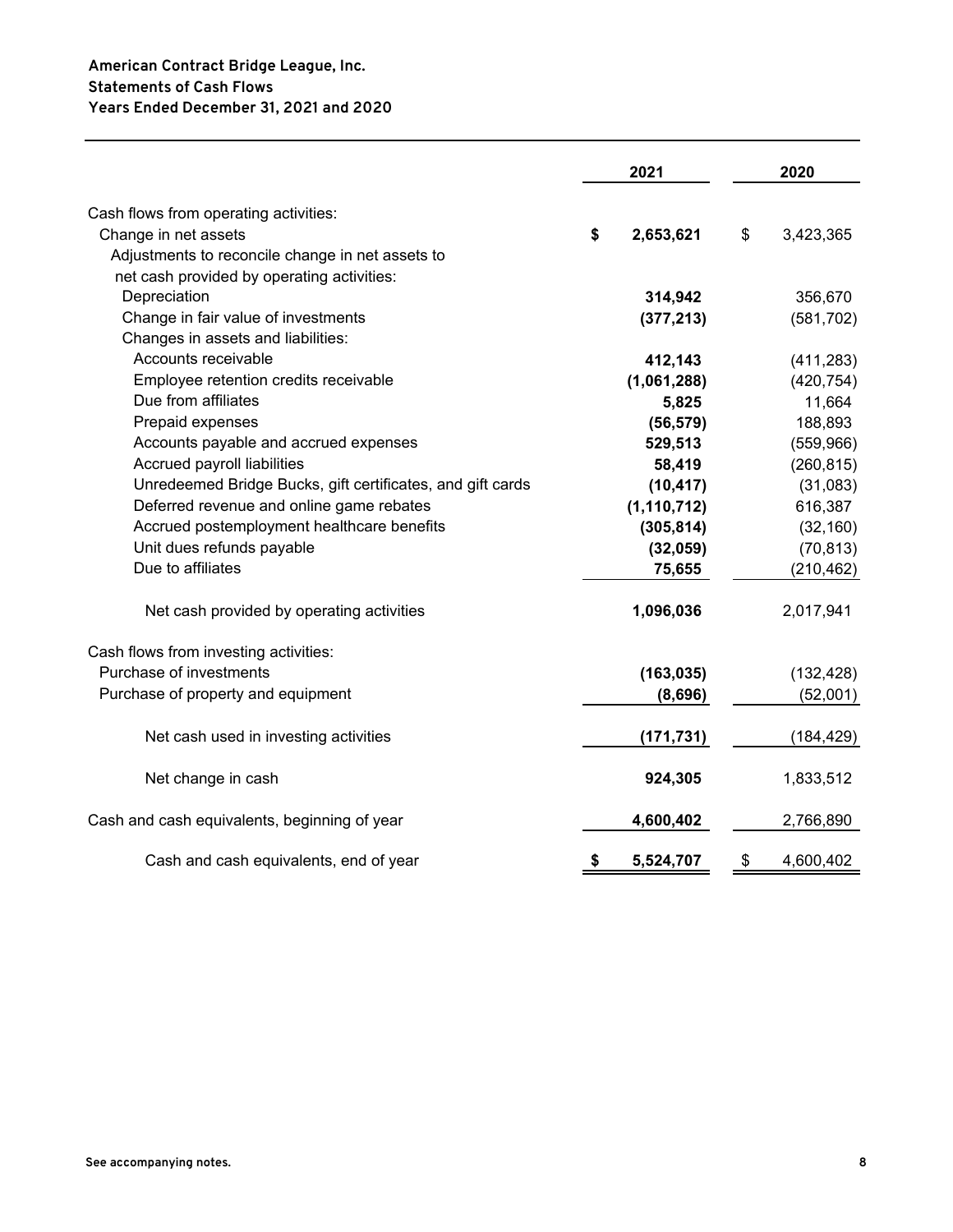# **1. Principal Activity and Significant Accounting Policies**

#### *Organization and nature of operations*

American Contract Bridge League, Inc. ("ACBL") is a not-for-profit organization whose purpose is to promote, grow, and sustain the game of bridge and serve the bridge-related interests of its members. ACBL sanctions duplicate bridge play throughout the United States, Canada, Mexico, and Bermuda. Most of ACBL's membership resides in North America and Bermuda. ACBL is headquartered in Horn Lake, Mississippi.

In a normal year, ACBL supports over 3,500,000 tables of bridge play annually in clubs and tournaments of which over 1,000,000 tables are online. There are three North American Bridge Championships ("NABC") held annually, each attracting up to 5,000 players. Player achievement is encouraged by ACBL through the tracking and awarding of Master Points to more than 143,000 members. ACBL sponsors the School Bridge Lesson Series Program for more than 5,000 children annually and also publishes The Bridge Bulletin magazine on a monthly basis.

Due to the COVID pandemic beginning in March of 2020, the majority of 2021 face to face bridge play including the Spring and Summer NABC events were either cancelled or moved online. Even with these limitations, bridge play still exceeded 4,400,000 tables during 2021.

#### *Basis of accounting*

The financial statements have been prepared on the accrual basis of accounting in accordance with accounting principles generally accepted in the United States of America ("U.S. GAAP").

#### *Use of estimates*

The preparation of financial statements in conformity with U.S. GAAP requires management to make estimates and assumptions that affect certain reported amounts and disclosures in the financial statements. Actual results could differ from those estimates.

#### *Revenue recognition*

ACBL derives its revenues primarily through membership dues, club sanction fees, and various tournament fees. Club sanction fees and other tournament fees are recognized at the point in time when the games and tournaments are completed and the performance obligations are satisfied. Membership dues are considered exchange transactions and are recognized ratably over the membership period, which is generally one to three years. The performance obligations relating to membership dues consist of providing Master Points tracking and the monthly Bridge Bulletin magazine, which are satisfied ratably as services are received and consumed by the members. Certain judgments and estimates are used in the identification and timing of satisfaction of performance obligations and the related allocation of the transaction price. ACBL believes that these estimates represent an accurate depiction of the transfer of services to its members.

Membership dues paid in advance are deferred to the membership period to which they relate. All other amounts paid in advance are deferred to the period in which the games and tournaments take place.

Contributions are recognized when cash, securities or other assets, or unconditional promises to give are received. Conditional promises to give are not recognized until the conditions on which they depend have been met.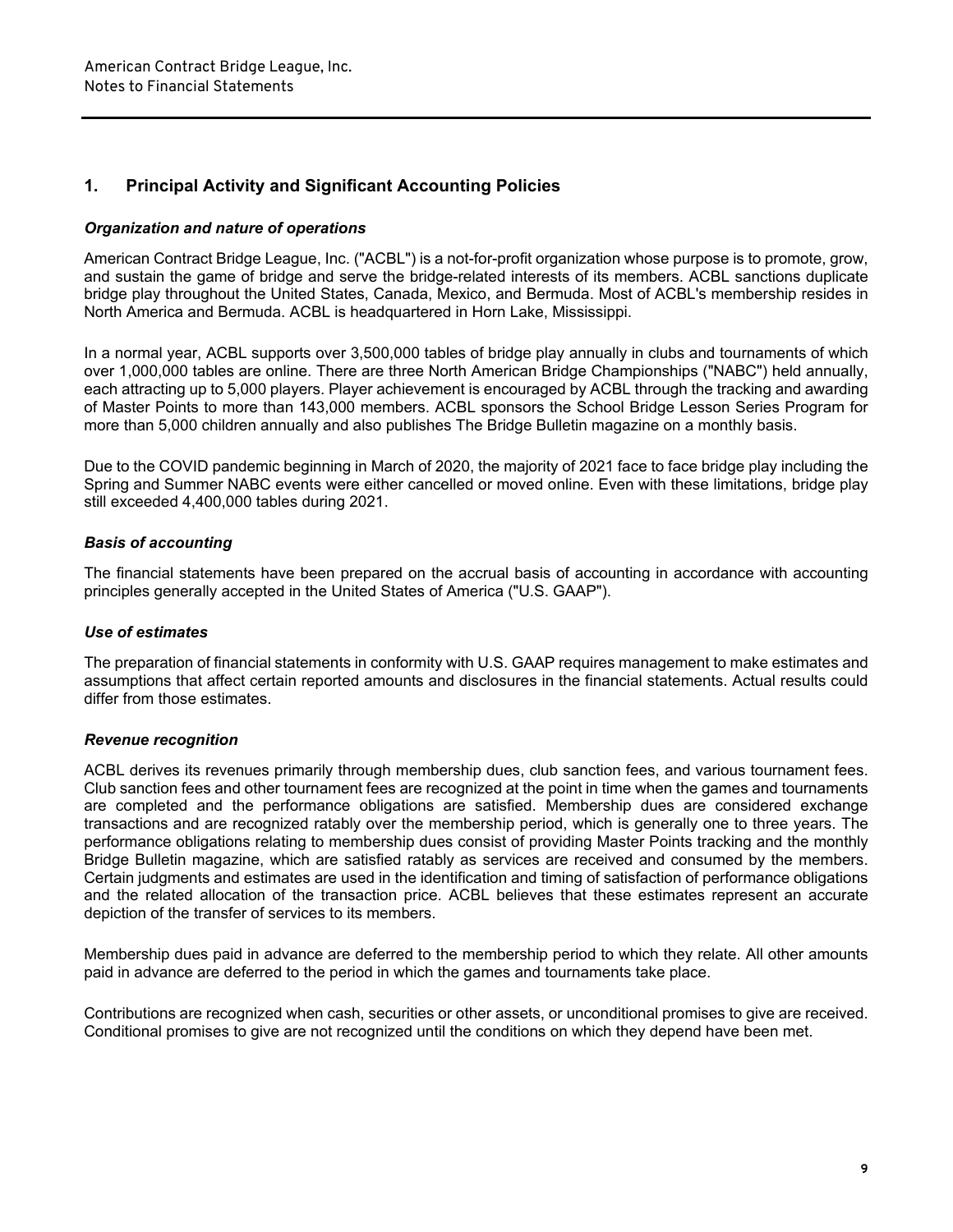The following table provides information about changes in contract liabilities and accounts receivable from contracts with customers for the years ended December 31:

|                                                                                      | 2021      | 2020            |
|--------------------------------------------------------------------------------------|-----------|-----------------|
| Contract liabilities:<br>Deferred revenue and online game rebates, beginning of year | 7,359,723 | \$<br>6,743,336 |
| Deferred revenue and online game rebates, end of year                                | 6,249,011 | 7,359,723       |
| Accounts receivable - net:                                                           |           |                 |
| Beginning of year                                                                    | 842,199   | 430,916         |
| End of year                                                                          | 430,056   | 842,199         |

#### *Concentrations of credit risk*

ACBL's credit risks relate primarily to cash and cash equivalents and investments. ACBL maintains cash deposits at various domestic and foreign financial institutions. Accounts at each domestic institution are insured by the Federal Deposit Insurance Corporation ("FDIC") up to an aggregate of \$250,000. Accounts at the foreign institution are insured by the Canadian Deposit Insurance Corporation ("CDIC") up to an aggregate of \$100,000. At times, deposits exceeded FDIC and CDIC limits throughout the year. These risks are managed by maintaining such deposits in high-quality financial institutions.

Certain investments are insured by the Securities Investor Protection Corporation ("SIPC") up to an aggregate of \$500,000.

Investments are exposed to various risks such as interest rate risk, market risk, and credit risk. Due to the level of risk associated with these certain investments, it is at least possible that changes in the values of investments will occur in the near term and such changes could materially affect ACBL's financial position and changes in its net assets.

#### *Cash and cash equivalents*

Cash and cash equivalents include highly liquid investments purchased with original maturities of three months or less.

#### *Investments*

ACBL carries investments at fair value in the statements of financial position. Fair value is the price that would be received to sell an asset or paid to transfer a liability in an orderly transaction between market participants at the measurement date. See Note 3 for discussion of fair value measurements.

Purchases, including income reinvestments, and sales of securities are recorded on a trade-date basis. Interest and dividend income is recorded on an accrual basis. Realized gains (losses) on the sales of securities are calculated based on the specific identification of the securities sold. Net investment return reported in the statements of activities consists of interest and dividend income and realized and unrealized capital gains and losses, less external investment expenses.

#### *Accounts receivable*

Accounts receivable are stated at the amount management expects to collect from outstanding balances. Management provides for probable uncollectible amounts through an allowance for doubtful accounts based on its assessment of the individual accounts. Balances that are still outstanding after management has used reasonable collection efforts are written off through a charge to the valuation allowance and a credit to accounts receivable.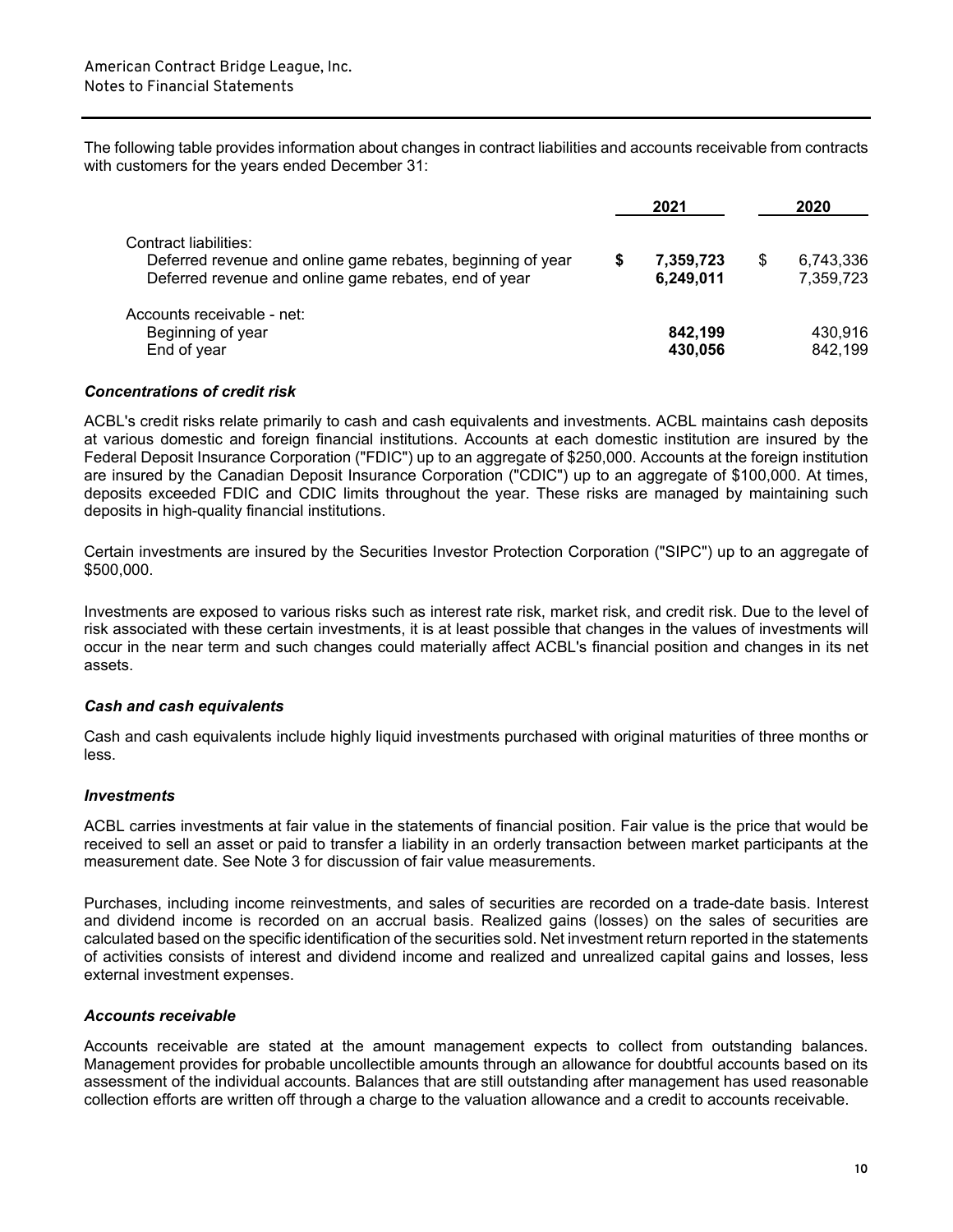#### *Employee Retention Credit*

In response to the economic impact of the COVID-19 pandemic, Congress introduced the Employee Retention Credit ("ERC"). The ERC is a refundable payroll tax credit available to taxpayers who experienced either a full or partial suspension of business operations due to government orders or had a significant drop in gross receipts. The credit, originally available only for calendar year 2020, was extended to the first and second calendar quarters of 2021 by the Taxpayer Certainty and Disaster Tax Relief Act of 2020 ("Relief Act"), and later extended to the third and fourth quarters of 2021 by the American Rescue Plan Act of 2021 ("ARPA"). On November 15, 2021, the Infrastructure Investment and Jobs Act was officially signed into law, which rescinded the ERC availability for the fourth quarter of 2021 for most employers.

For 2020, the credit was limited to 50% of qualified wages of up to \$10,000 paid to each eligible employee, for a maximum credit of \$5,000 per eligible employee. For 2021, the credit was limited to 70% of qualified wages of up to \$10,000 paid to each eligible employee each calendar quarter, for a maximum credit of \$21,000 per eligible employee.

In 2021 and 2020, ACBL qualified for the ERC based on a reduction in gross receipts and has elected to account for the ERC as a government grant by analogy to IAS 20, *Accounting for Government Grants and Disclosure of Government Assistance*. Under IAS 20, the ERC may be recognized once there is reasonable assurance that the Company will comply with the conditions attached to the ERC and the ERC will be received. ACBL incurred qualifying wages and has recognized \$1,556,565 and \$420,754 associated with the ERC as grant income in the accompanying statements of activities for 2021 and 2020, respectively.

In 2021, ACBL collected \$495,277 associated with the ERCs. At December 31, 2021 and 2020, ACBL had receivables of \$1,482,042 and \$420,754, respectively, related to the ERCs.

#### *Property and equipment*

ACBL's policy is to capitalize purchases of long-lived assets with a cost in excess of \$1,000. Property and equipment items are recorded at acquisition cost. Depreciation is computed on the straight-line method over the estimated useful lives of the assets ranging from 3 to 30 years. Maintenance and repairs are charged to expense when incurred; major renewals and betterments are capitalized.

#### *Net assets*

ACBL reports its financial position and activities in two net asset categories according to the existence or absence of donor-imposed restrictions. Accordingly, net assets and changes therein are classified and reported as follows:

*Net Assets Without Donor Restrictions* - Net assets available for use in general operations and not subject to donor restrictions.

*Net Assets With Donor Restrictions* - Net assets subject to donor-imposed restrictions. Some donor-imposed restrictions are temporary in nature, such as those that will be met by the passage of time or other events specified by the donor. Other donor-imposed restrictions are perpetual in nature, where the donor stipulates that resources be maintained in perpetuity. There were no donor-imposed restrictions of a perpetual nature at December 31, 2021 and 2020. Donor-imposed restrictions are released when a restriction expires, that is, when the stipulated time has elapsed, when the stipulated purpose for which the resource was restricted has been fulfilled, or both. When a restriction expires, net assets with donor restrictions are reclassified to net assets without donor restrictions and reported in the statement of activities as net assets released from restrictions.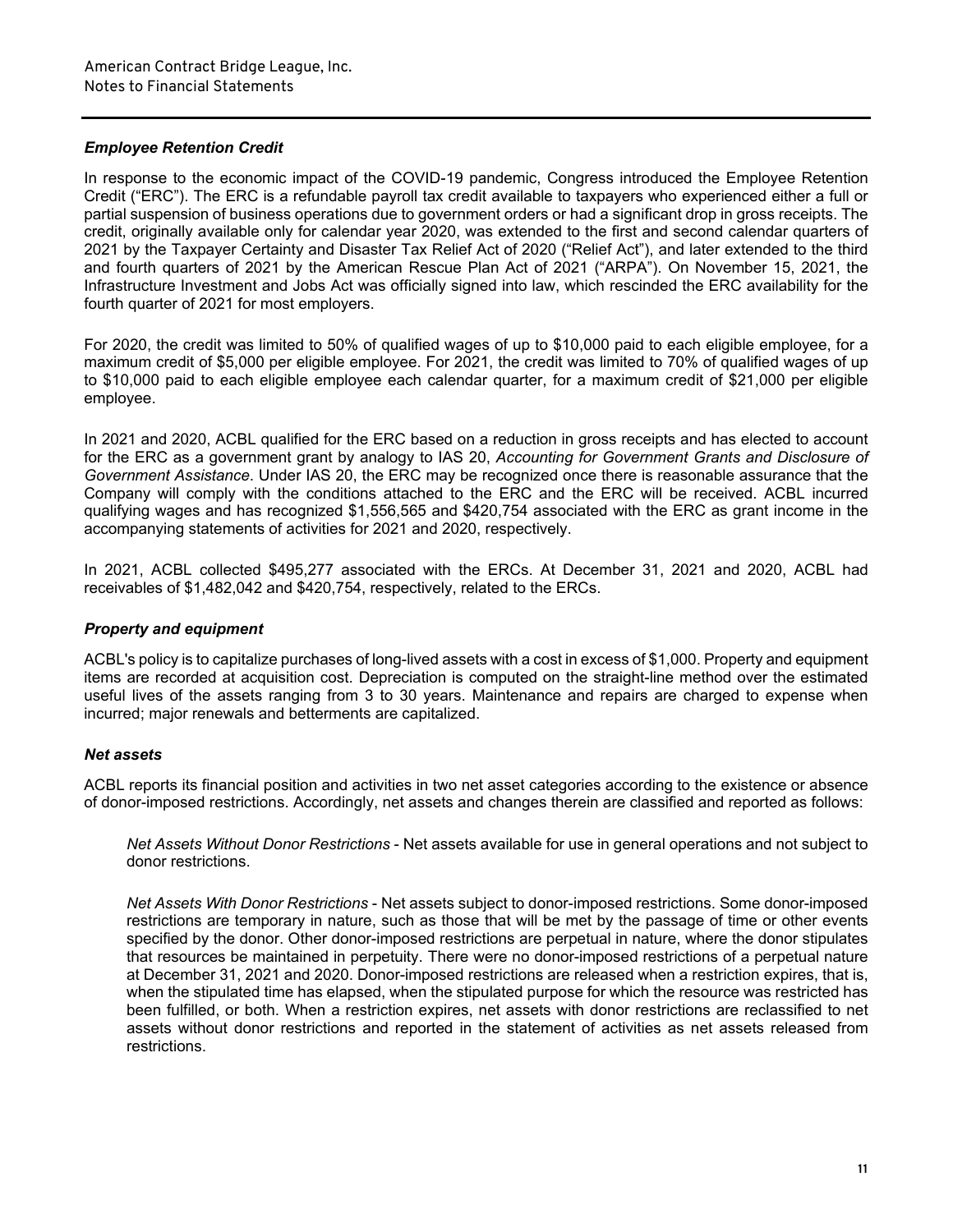#### *Postemployment benefit plan*

ACBL recognizes the funded status of its defined benefit postemployment healthcare plan as a net asset or liability and recognizes changes in that funded status in the year in which the change occurs through a change in net assets without donor restrictions, apart from expenses, to the extent those changes are not included in the net periodic costs.

#### *Unredeemed Bridge Bucks and gift certificates*

ACBL issues Bridge Bucks in \$20 denominations, which are purchased by individuals for entry fees at the NABC events and other ACBL sanctioned tournaments. Gift certificates may be given as recruiting incentives and as a Patron Member benefit. Bridge Bucks expire after three years and gift certificates expire after two years. The obligation for unredeemed Bridge Bucks and gift certificates is reflected as a current liability in the statements of financial position.

#### *Online game rebates due to clubs*

ACBL acts as an intermediary for club rebates earned online by club members. Monthly, ACBL collects from a thirdparty online gaming rebates earned by club members from online play. When balances collected by ACBL and due to individual clubs exceeds \$100, the amount is remitted to the club. This typically occurs the month following when the rebate was earned.

#### *Due to units and districts*

Due to units and districts is comprised of unit dues refunds payable and Grass Roots Funds payable.

The unit dues refunds payable represents the portion of membership dues collected for the benefit of the bridge units. Unit dues collected for three-year membership periods become due to the units annually in the month following the member's anniversary date. Such amounts to be paid in future years are reflected as a long-term liability in the statements of financial position.

In August 2012, ACBL began collecting funds through Grass Roots Fund games played and will remit these funds to the districts to fund the Grand National Teams at the Summer NABC and the North American Pairs at the Spring NABC. ACBL acts as a pass-through and does not collect a fee from the funds collected. The funds payable to the districts for the years ended December 31, 2021 and 2020, were \$5,796 and \$432, respectively.

#### *Allocation of functional expenses*

The cost of providing the various programs and other activities have been summarized on a functional basis in the statements of functional expenses. Expenses that are identified with a specific program or support service are charged directly to the appropriate function. Accordingly, certain costs have been allocated among the programs and supporting services benefited based on management's estimate of the relative effort expended for the related functions.

#### *Advertising*

ACBL expenses advertising costs as incurred. Advertising expense totaled \$53,990 and \$67,332 for the years ended December 31, 2021 and 2020, respectively.

#### *Income taxes*

The Internal Revenue Service has determined that ACBL is exempt from federal income taxes under Section 501(c)(4) of the Internal Revenue Code. ACBL files an exempt organization return in the U.S. federal jurisdiction. However, income from advertising in the Bridge Bulletin, which is not directly related to ACBL's exempt purpose, is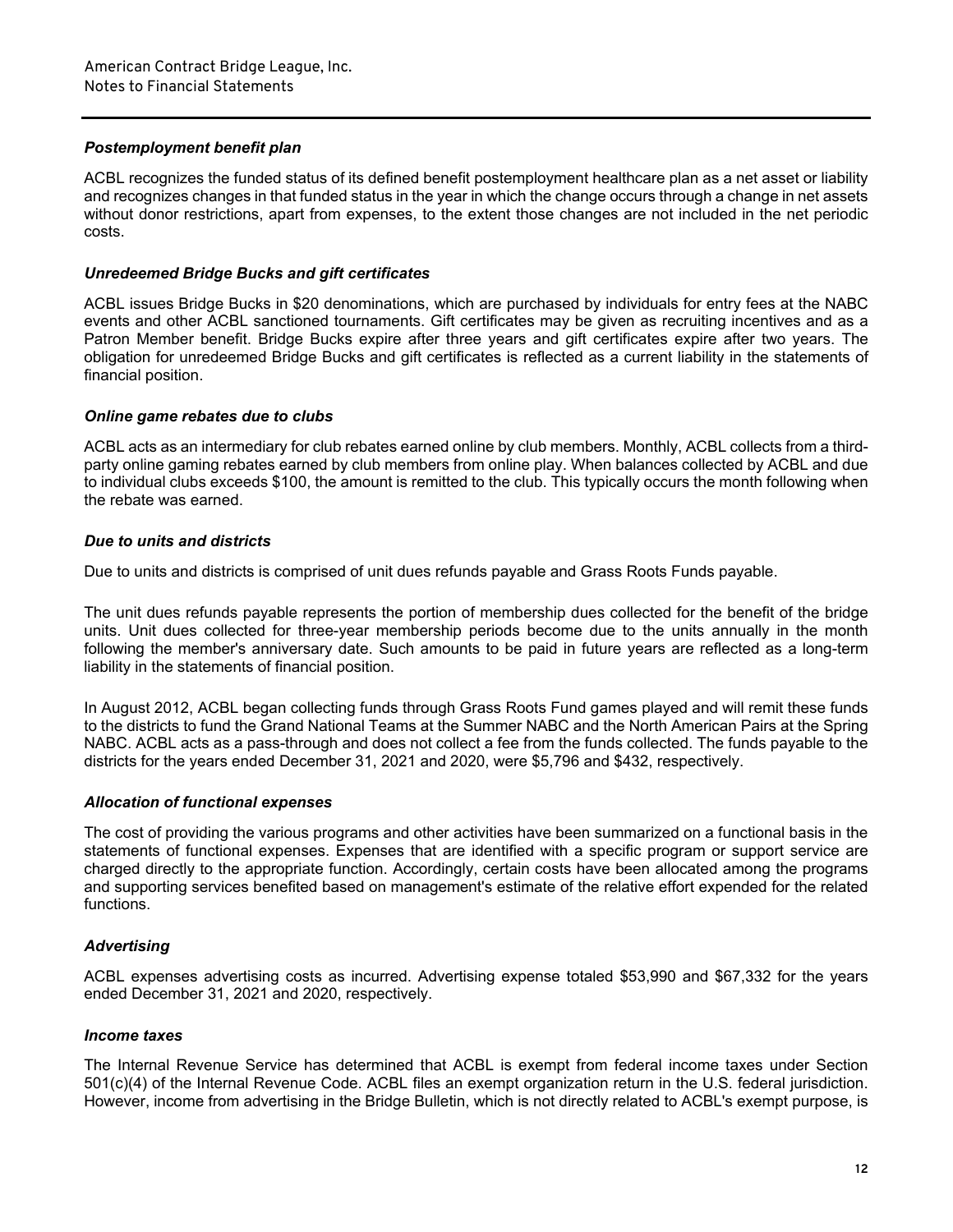subject to taxation as unrelated business income. There was no unrelated business income tax expense for the years ended December 31, 2021 and 2020.

#### *Reclassifications*

Certain reclassifications of amounts previously reported have been made to the accompanying financial statements to maintain consistency between periods presented. The reclassifications had no impact on previously reported net assets.

#### *Subsequent events*

ACBL evaluated the effect subsequent events would have on the financial statements through March 29, 2022, which is the date the financial statements were available to be issued. ACBL is not aware of any subsequent events which would require recognition or disclosure in the financial statements.

## **2. Liquidity and Availability**

ACBL has approximately \$15,572,000 of financial assets available within one year of December 31, 2021, consisting of cash of \$5,525,000, investments of \$8,131,000, accounts receivable of \$1,912,000 and due from affiliates of \$4,000. Aside from the donor-restricted net assets detailed in Note 6, none of the financial assets are subject to donor or other contractual restrictions that make them unavailable for general expenditure within one year of December 31, 2021. ACBL has the following liquidity measurement as a long-term guideline:

The total of current assets plus investments, to the extent they are marketable, less liabilities, not including accrued postretirement health care, will be sufficient to satisfy four months of general, tournament directors and Bridge Bulletin expenses, and not decrease below the amount necessary for three months of such expenses.

As part of ACBL's liquidity management, it has a policy to structure its financial assets to be available as its general expenditures, liabilities, and other obligations come due. Normal operating expenses per month are, on average, approximately \$1,100,000. ACBL invests cash in excess of daily requirements in various short- term investments, including fixed income and equity securities.

### **3. Investments and Fair Value Measurements**

Fair value, as defined under U.S. GAAP, is an exit price representing the price that would be received to sell an asset or paid to transfer a liability in an orderly transaction between market participants at the measurement date. U.S. GAAP establishes a three-tier fair value hierarchy which prioritizes the inputs used in measuring fair value. These tiers include:

- **Level 1:** Observable inputs such as quoted prices in active markets.
- Level 2: Inputs other than quoted prices in active markets that are either directly or indirectly observable.
- Level 3: Unobservable inputs about which little or no market data exists, therefore requiring an entity to develop its own assumptions.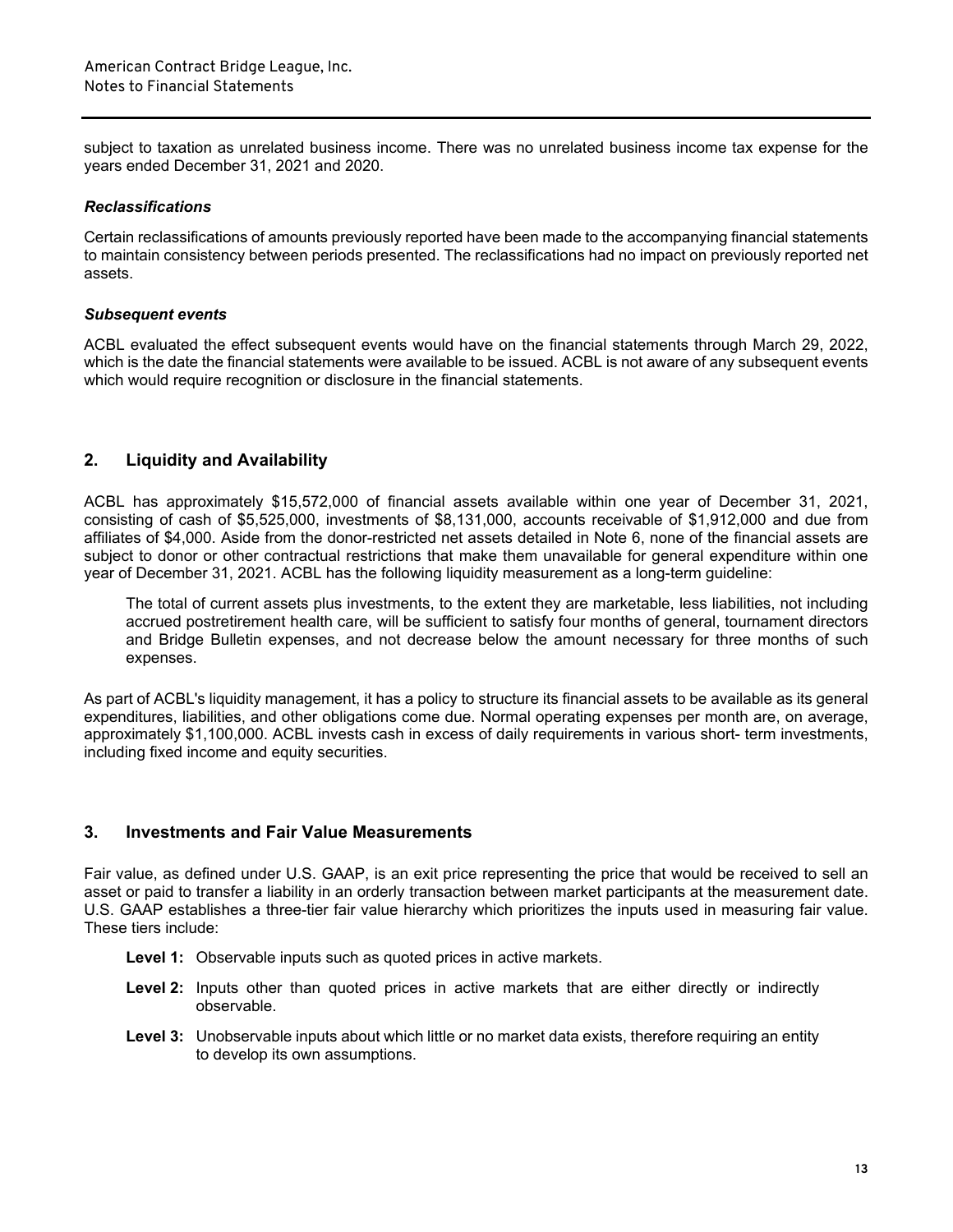Assets and liabilities are classified in their entirety based on the lowest level of input that is significant to the fair value measurement. ACBL's assessment of the significance of a particular input to the fair value measurement requires judgment and may affect the valuation of fair value assets and liabilities and their placement within the fair value hierarchy levels. In determining fair values, ACBL utilizes valuation techniques that maximize the use of observable inputs and minimize the use of unobservable inputs to the extent possible.

The following is a description of the valuation methodologies used for assets measured at fair value on a recurring basis. There have been no changes in methodologies during the year ended December 31, 2021.

*Exchange Traded Funds*: Valued based on price of securities actively traded in public markets.

The methods described above may produce a fair value calculation that may not be indicative of net realizable value or reflective of future fair values. Furthermore, while ACBL believes its valuation methods are appropriate and consistent with other market participants, the use of different methodologies or assumptions to determine fair value of certain financial instruments could result in a different fair value measurement at the reporting date.

The following tables present assets that are measured at fair value on a recurring basis at December 31:

|                                                              |   | 2021                   | 2020                         |
|--------------------------------------------------------------|---|------------------------|------------------------------|
| Exchange Traded Funds - Level 1:<br>Fixed income<br>Equities | S | 5,498,284<br>2,632,929 | \$<br>5,495,878<br>2,095,087 |
|                                                              |   | 8.131.213              | ,590,965                     |

# **4. Property and Equipment**

A summary of property and equipment at December 31 is as follows:

|                               | 2021             |        | 2020        |
|-------------------------------|------------------|--------|-------------|
| Land                          | \$<br>876,922    | \$     | 876,922     |
| Building and improvements     | 3,740,310        |        | 3,740,310   |
| Furniture and equipment       | 1,287,648        |        | 1,287,648   |
| Computer equipment            | 304,017          |        | 295,321     |
| Computer software             | 2,153,814        |        | 2,153,814   |
| Tournament equipment          | 276,027          |        | 267,027     |
| Automobiles                   |                  | 19.948 | 19,948      |
|                               | 8,658,686        |        | 8,649,990   |
| Less accumulated depreciation | (5,137,991)      |        | (4,823,049) |
|                               | <u>3.520.695</u> |        | 3,826,941   |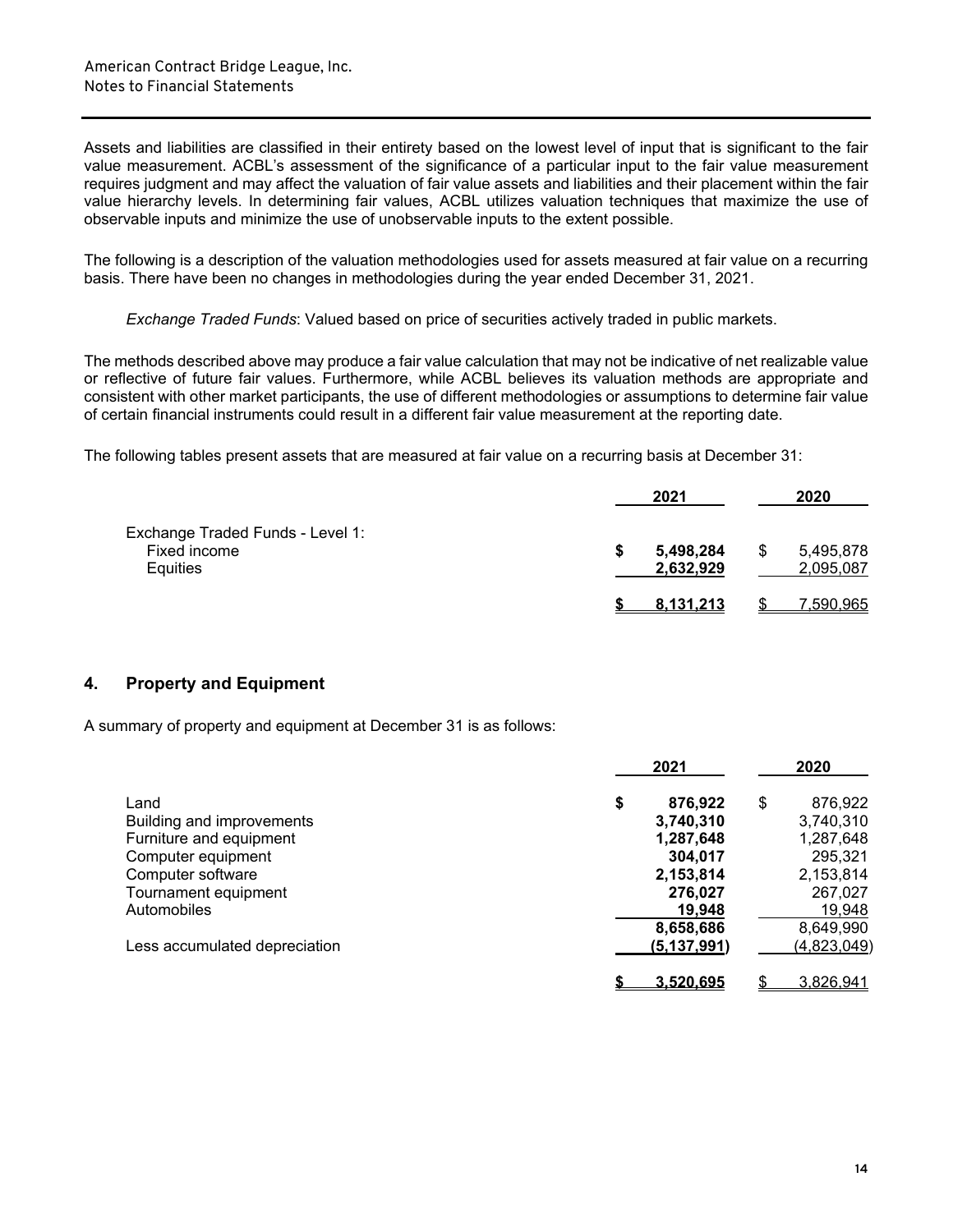# **5. Retirement and Postemployment Benefit Plans**

#### *401(k) plan*

ACBL has a qualified voluntary defined contribution plan covering substantially all full-time United States employees. Employer contributions to the plan are made each year at the discretion of management up to a maximum of 50% of the first 6% of each participating employee's salary. For each of the years ended December 31, 2021 and 2020, management elected to contribute an additional 3% of each participating employee's salary. Employer contributions to the plan were \$252,669 and \$270,616 for the years ended December 31, 2021 and 2020, respectively. At December 31, 2021 and 2020, ACBL had plan contributions payable of \$142,504 and \$141,183, respectively. These amounts are included in accrued payroll liabilities on the statements of financial position.

#### *Canadian plan*

ACBL has a Canadian Group Registered Retirement Savings Plan for the benefit of full-time employees residing in Canada. Employer contributions to the plan are made at the discretion of management up to a maximum of 50% of the first 8% of each participating employee's salary. Contributions to the plan were \$0 and \$8,595 for the years ended December 31, 2021 and 2020, respectively.

#### *Postemployment healthcare plan*

ACBL pays part of the premium cost of Medicare Supplement insurance for qualified retirees. Employees hired prior to January 1, 2014, who are at least 65 years old and have at least 20 years of service are qualified for this benefit.

#### *Postemployment healthcare plan disclosures*

The following table presents the changes in benefit obligations, changes in Plan assets, and the composition of accrued benefit costs in the statements of financial position for the years ended December 31:

|                                                                       | 2021            | 2020               |
|-----------------------------------------------------------------------|-----------------|--------------------|
| Changes in benefit obligations:<br>Accumulated postemployment benefit |                 |                    |
| obligation, beginning of year                                         | \$<br>1,313,433 | \$<br>1,345,593    |
| Service cost                                                          | 40,895          | 39,034             |
| Interest cost                                                         | 30,191          | 40,952             |
| Actuarial gain                                                        | (299, 883)      | (41, 537)          |
| Benefits paid                                                         | (77, 017)       | (70, 609)          |
| Accumulated postemployment                                            |                 |                    |
| benefit obligation, end of year                                       | 1,007,619       | 1,313,433          |
| Changes in plan assets:                                               |                 |                    |
| <b>Employer contributions</b>                                         | 42,791          | 40,262             |
| Plan participants' contributions                                      | 34,226          | 30,347             |
| Benefits paid                                                         | (77,017)        | (70, 609)          |
| Fair value of plan assets, end of year                                |                 |                    |
| Funding deficit                                                       | (1.007.619)     | <u>(1,313,433)</u> |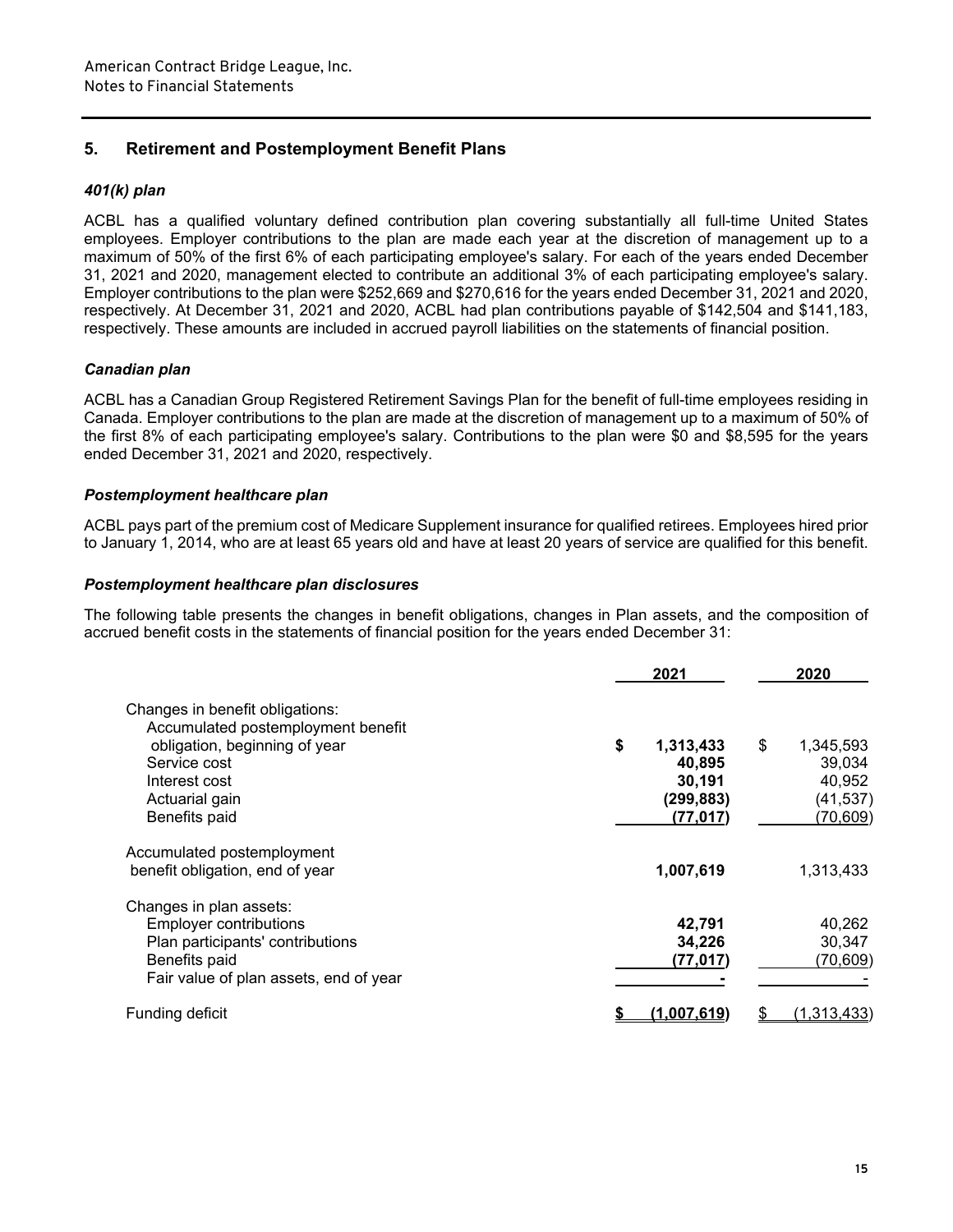The weighted average assumptions used to determine benefit obligations were as follows for the years ended December 31:

| 2021  | 2020                    |
|-------|-------------------------|
| 2.75% | 2.34%                   |
|       |                         |
| 8.00% | 8.00%                   |
|       | 4.50%                   |
| 7     |                         |
|       |                         |
|       | 4.00%                   |
|       | 3.00%                   |
|       |                         |
|       | 4.50%<br>4.00%<br>3.00% |

The components of net periodic benefit cost and other related changes for the years ended December 31 were as follows:

|                                                                                 | 2021                    |    | 2020                   |  |
|---------------------------------------------------------------------------------|-------------------------|----|------------------------|--|
| Service cost<br>Interest cost                                                   | 40.895<br>30,191        | \$ | 39.034<br>40.952       |  |
| Recognition of net gain<br>Other changes and amortization related to prior gain | (22, 764)<br>(277, 119) |    | (20, 016)<br>(21, 521) |  |
| Net periodic benefit cost (income) and other related changes                    | <u>(228,797)</u>        |    | 38,449                 |  |

Service cost is recorded in employee benefits expense while all other components of net periodic benefit cost and other related changes are recorded as nonoperating expenses (income).

ACBL expects to contribute approximately \$43,000 to its postemployment benefit plan for the year ending December 31, 2022. Because contribution requirements are very sensitive to required interest rates, possible additional funding charges and other factors, differences between the initial estimate and final contribution amounts can be significant.

The following benefit payments, which reflect expected future service, as appropriate, are expected to be paid in the following years ending December 31:

| 2022 |             | \$<br>47,310  |
|------|-------------|---------------|
| 2023 |             | 48,526        |
| 2024 |             | 49,608        |
| 2025 |             | 50,550        |
| 2026 |             | 50,502        |
|      | 2027 - 2031 | 259,029       |
|      |             |               |
|      |             | \$<br>505,525 |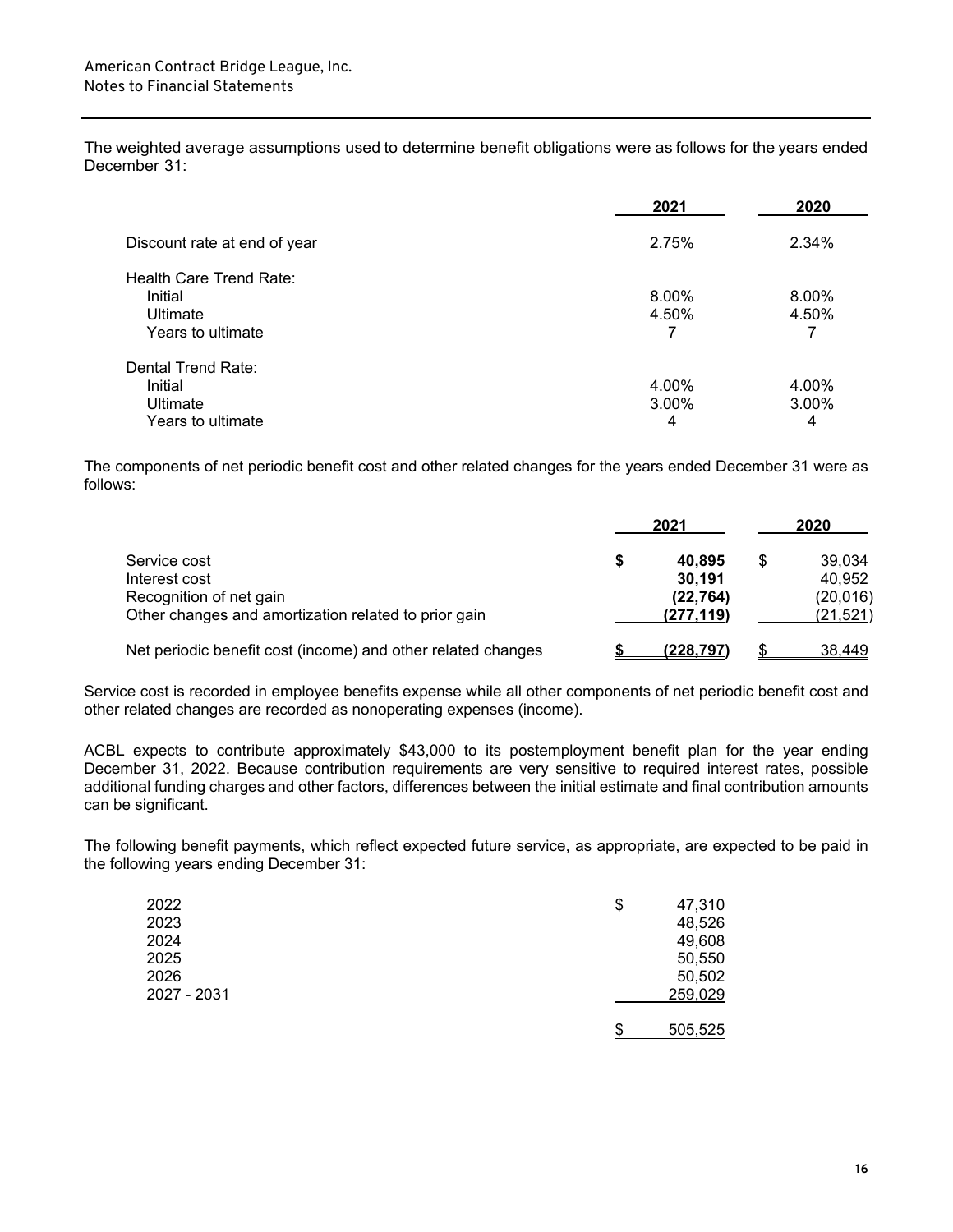## **6. Net Assets with Donor Restrictions**

Net assets with donor restrictions consisted of the following purpose restrictions at December 31:

|                           |   | 2021    |    | 2020    |  |
|---------------------------|---|---------|----|---------|--|
| Vanderbilt trophy fund    | S | 127,846 | \$ | 127,846 |  |
| Junior fund               |   | 50,746  |    | 136,732 |  |
| Education foundation fund |   | 396     |    | 396     |  |
|                           |   | 178,988 |    | 264,974 |  |

Net assets were released from donor restrictions by incurring expenses satisfying the purpose specified by the donors as follows for the years ended December 31:

|                                       | 2021   |    | 2020    |  |
|---------------------------------------|--------|----|---------|--|
| Satisfaction of Purpose Restrictions: |        |    |         |  |
| Junior fund                           | 93.868 | S. | 107.380 |  |

#### **7. Related Party Transactions**

ACBL provides administrative services in an agency capacity for several affiliated organizations such as the American Contract Bridge League Charity Foundation ("Charity Foundation"), American Contract Bridge League Educational Foundation (''Educational Foundation"), United States Bridge Federation ("USBF"), and the Canadian Bridge Federation ("CBF"). Administrative fees charged to these organizations totaled \$31,813 and \$35,113 for the years ended December 31, 2021 and 2020, respectively.

ACBL makes contributions to the USBF and CBF out of a portion of the junior fund monies collected. Contributions to these affiliates totaled \$75,000 for each of the years ended December 31, 2021 and 2020.

Related party balances due from and due to affiliates consisted of the following at December 31:

|                                                 | 2021 |                 | 2020 |               |
|-------------------------------------------------|------|-----------------|------|---------------|
| Due from:<br><b>ACBL Educational Foundation</b> |      | <u>3.610</u>    | \$   | 9,435         |
| Due to:                                         |      |                 |      |               |
| United States Bridge Federation                 | \$   | 62,580          | \$   | 18,454        |
| <b>Canadian Bridge Federation</b>               |      | 6,470           |      | 7,240         |
| <b>Mexican Bridge Federation</b>                |      |                 |      | 136           |
| Bermuda Contract Bridge League                  |      |                 |      | 82            |
| <b>ACBL Charity Foundation</b>                  |      | 33,395          |      | 617           |
| <b>ACBL Educational Foundation</b>              |      | 2,628           |      | 2,889         |
|                                                 |      | <u> 105.073</u> |      | <u>29,418</u> |